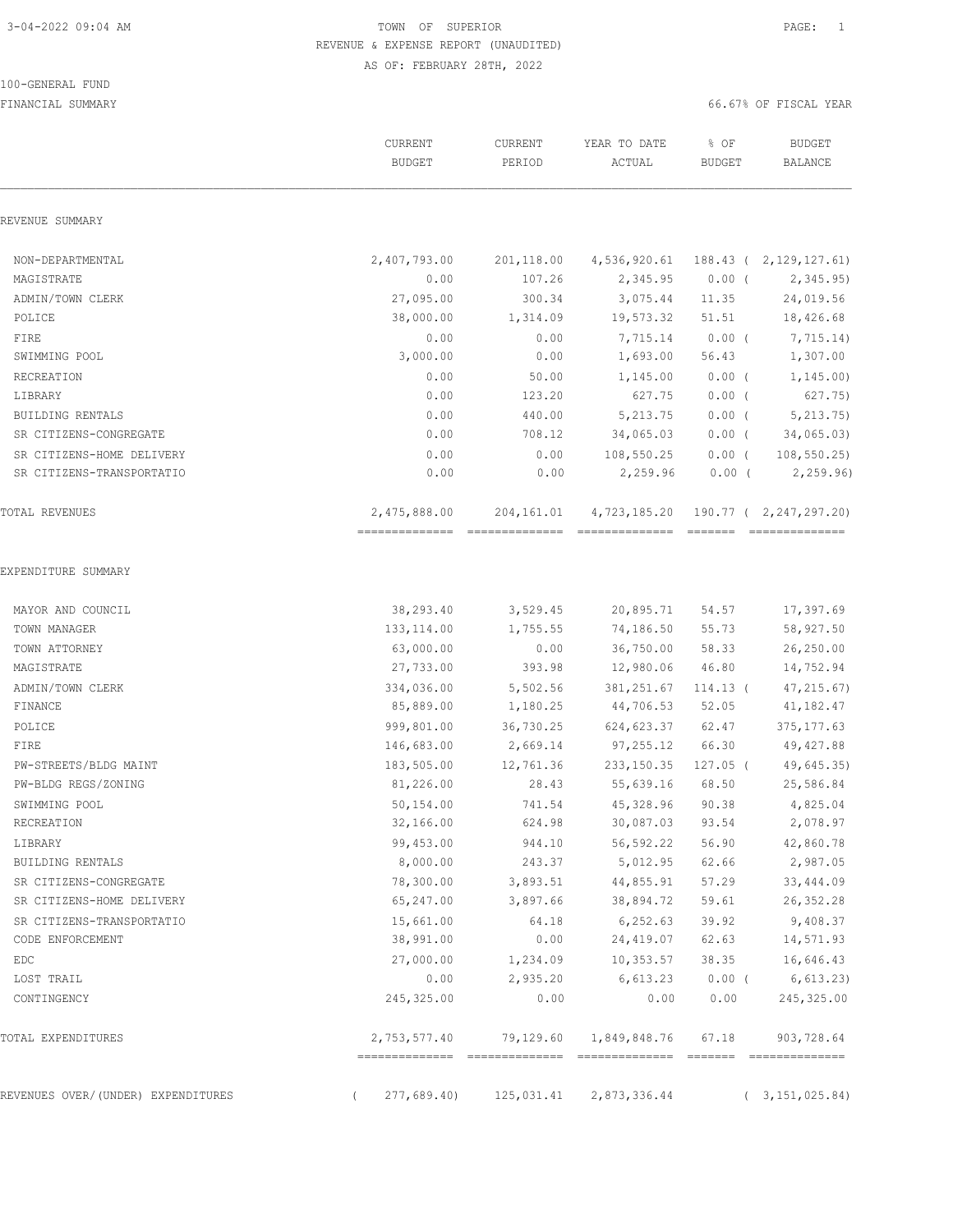| <b>BUDGET</b> | CURRENT<br>PERIOD                | YEAR TO DATE<br>ACTUAL                     | % OF<br><b>BUDGET</b>                                                          | <b>BUDGET</b><br><b>BALANCE</b>                               |
|---------------|----------------------------------|--------------------------------------------|--------------------------------------------------------------------------------|---------------------------------------------------------------|
|               |                                  |                                            |                                                                                |                                                               |
| 11,466.00     |                                  | 920.00                                     | 8.02                                                                           | 10,546.00                                                     |
| 11,466.00     | 140.00                           | 920.00                                     | 8.02                                                                           | 10,546.00<br>--------------                                   |
|               |                                  |                                            |                                                                                |                                                               |
| 19,681.00     | 7,760.89                         |                                            |                                                                                |                                                               |
| 19,681.00     | 7,760.89                         |                                            |                                                                                | 63, 951.43)                                                   |
|               |                                  |                                            |                                                                                | ==============<br>74,497.43                                   |
|               | ==============<br>============== | 140.00<br>--------------<br>============== | --------------<br>==============<br>$8, 215.00$ ( $7, 620.89$ ( $82, 712.43$ ) | -------<br>83,632.43 424.94 (63,951.43)<br>83,632.43 424.94 ( |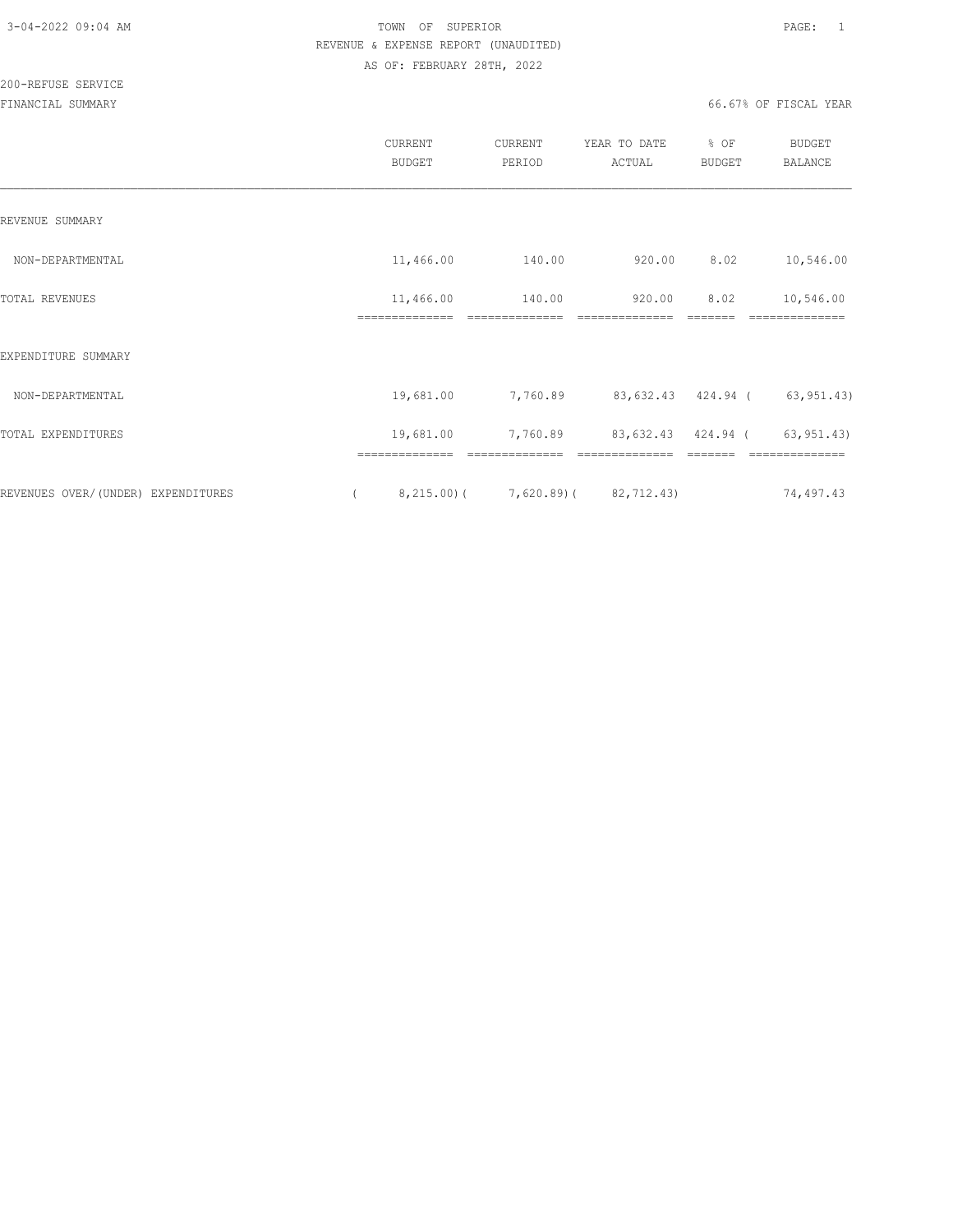#### 210-SEWER

|                                    | CURRENT<br><b>BUDGET</b> | CURRENT<br>PERIOD | YEAR TO DATE<br>ACTUAL | % OF<br>BUDGET | <b>BUDGET</b><br>BALANCE |
|------------------------------------|--------------------------|-------------------|------------------------|----------------|--------------------------|
| REVENUE SUMMARY                    |                          |                   |                        |                |                          |
| NON-DEPARTMENTAL                   | 477,900.00               | 39,555.48         | 314,425.08             | 65.79          | 163, 474.92              |
| TOTAL REVENUES                     | 477,900.00               | 39,555.48         | 314,425.08             | 65.79          | 163, 474.92              |
| EXPENDITURE SUMMARY                | ==============           | --------------    |                        |                | ==============           |
| NON-DEPARTMENTAL                   | 445,697.00               | 3,928.94          | 250, 245.84 56.15      |                | 195, 451.16              |
| TOTAL EXPENDITURES                 | 445,697.00               | 3,928.94          | 250,245.84             | 56.15          | 195, 451.16              |
|                                    | ==============           | ==============    | ==============         | =======        | ==============           |
| REVENUES OVER/(UNDER) EXPENDITURES | 32,203.00                | 35,626.54         | 64,179.24              | $\left($       | 31, 976.24)              |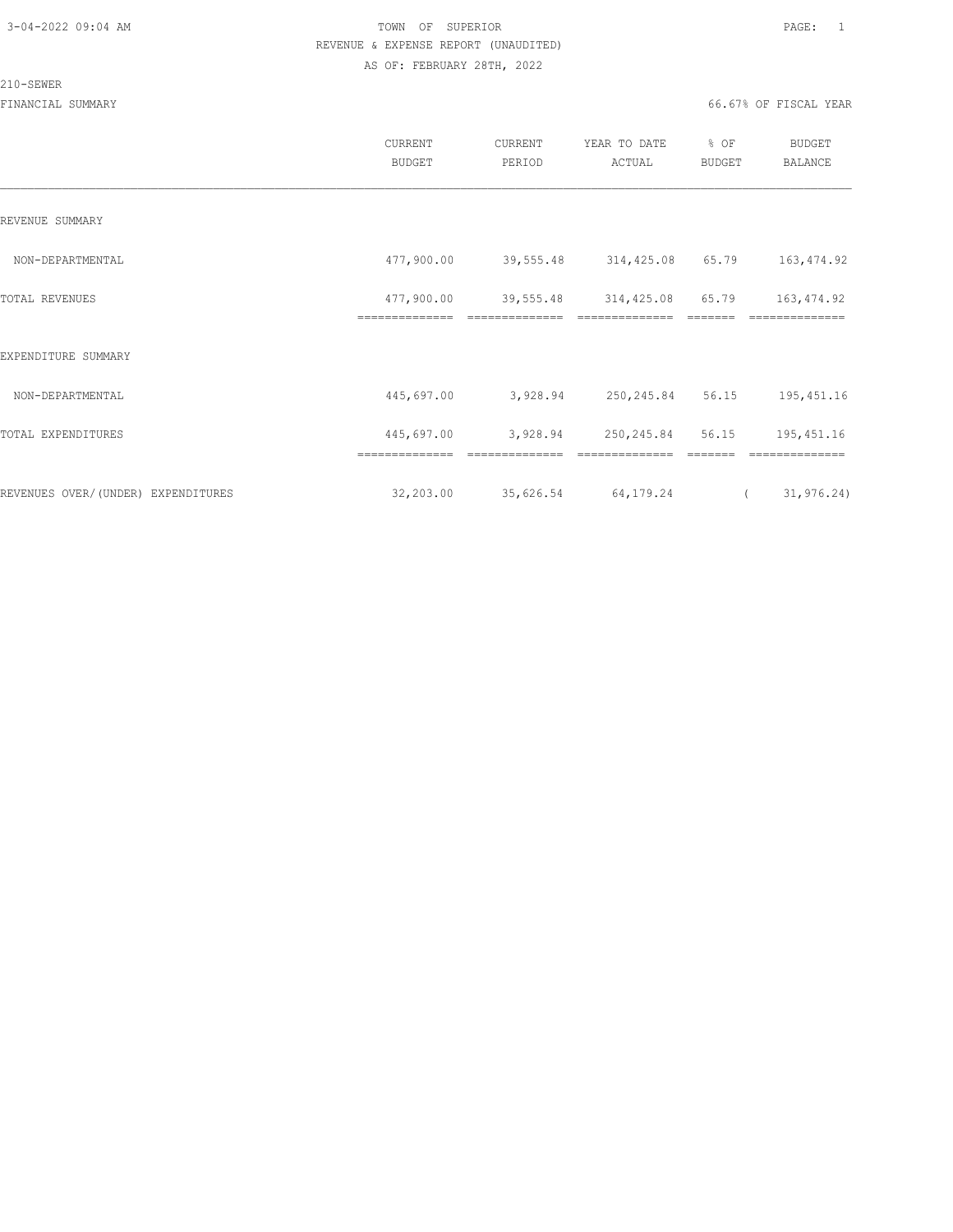#### 220-AMBULANCE

|                                    | CURRENT<br><b>BUDGET</b> | CURRENT<br>PERIOD | YEAR TO DATE<br>ACTUAL      | % OF<br>BUDGET | <b>BUDGET</b><br>BALANCE |
|------------------------------------|--------------------------|-------------------|-----------------------------|----------------|--------------------------|
| REVENUE SUMMARY                    |                          |                   |                             |                |                          |
| NON-DEPARTMENTAL                   | 510,000.00               | 187.50            | 195, 118.34                 | 38.26          | 314,881.66               |
| TOTAL REVENUES                     | 510,000.00               | 187.50            | 195, 118.34                 | 38.26          | 314,881.66               |
| EXPENDITURE SUMMARY                | ==============           | ==============    |                             |                | ==============           |
| NON-DEPARTMENTAL                   | 539,999.00               | 9,806.38          | 306,209.04                  | 56.71          | 233,789.96               |
| TOTAL EXPENDITURES                 | 539,999.00               | 9,806.38          | 306,209.04                  | 56.71          | 233,789.96               |
|                                    | ==============           | ==============    | ==============              |                | --------------           |
| REVENUES OVER/(UNDER) EXPENDITURES | $29,999.00$ (            |                   | $9,618.88$ ( $111,090.70$ ) |                | 81,091.70                |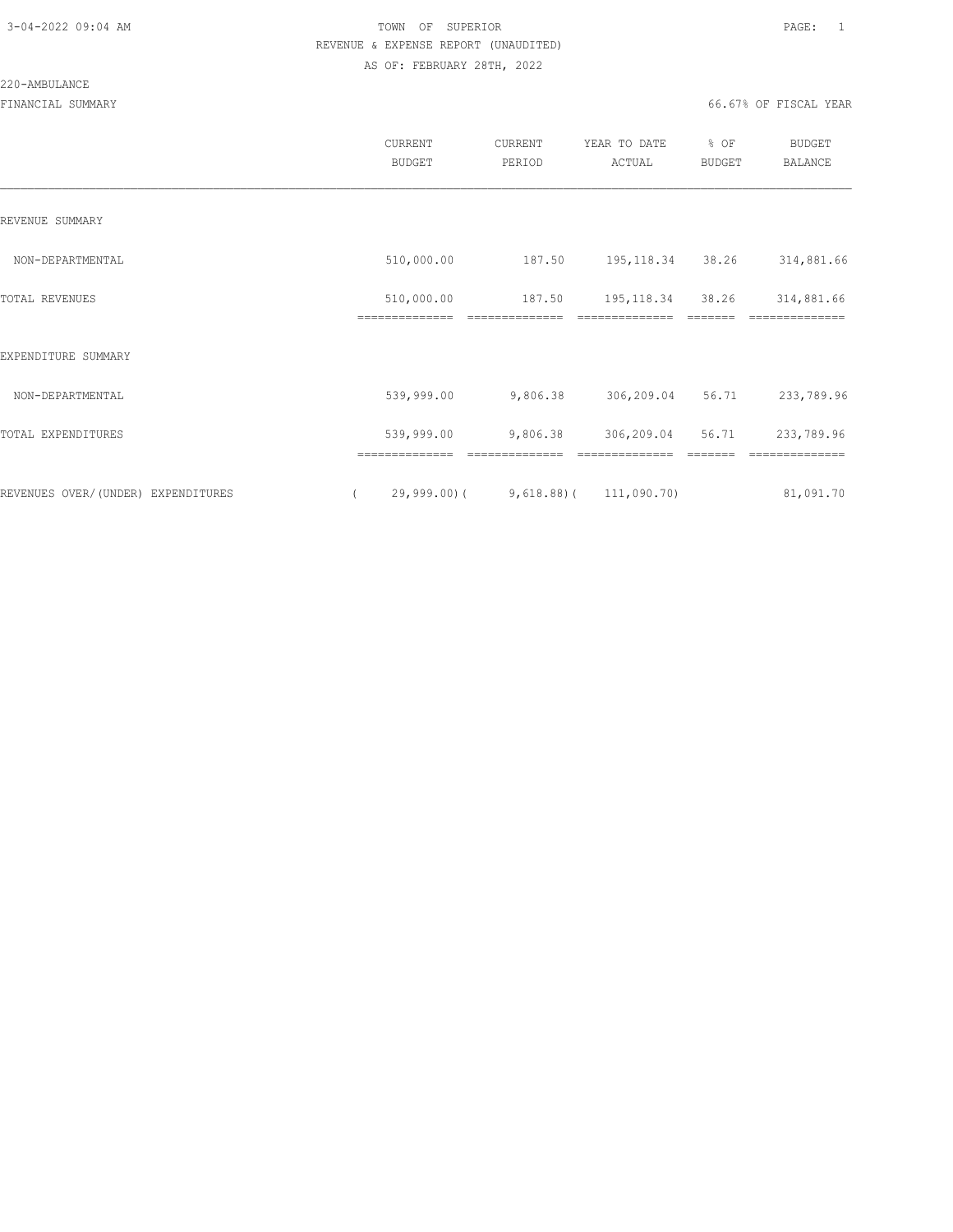#### 230-CEMETARY

|                                    | CURRENT<br><b>BUDGET</b>    | CURRENT<br>PERIOD                               | YEAR TO DATE<br>ACTUAL               | % OF<br><b>BUDGET</b> | BUDGET<br>BALANCE            |
|------------------------------------|-----------------------------|-------------------------------------------------|--------------------------------------|-----------------------|------------------------------|
| REVENUE SUMMARY                    |                             |                                                 |                                      |                       |                              |
| NON-DEPARTMENTAL                   | 25,000.00                   | $6,700.00$ $47,200.00$ $188.80$ ( $22,200.00$ ) |                                      |                       |                              |
| TOTAL REVENUES                     | 25,000.00<br>============== | 6,700.00<br>==============                      | 47,200.00 188.80 (<br>============== |                       | 22,200.00)<br>============== |
| EXPENDITURE SUMMARY                |                             |                                                 |                                      |                       |                              |
| NON-DEPARTMENTAL                   | 18,991.00                   | 34.30                                           | 31,912.91  168.04 ( 12,921.91)       |                       |                              |
| TOTAL EXPENDITURES                 | 18,991.00                   | 34.30                                           | 31,912.91  168.04 ( 12,921.91)       |                       |                              |
|                                    | ==============              | ==============                                  | ==============                       |                       | ==============               |
| REVENUES OVER/(UNDER) EXPENDITURES | 6,009.00                    | 6,665.70 15,287.09                              |                                      | $\left($              | 9,278.09                     |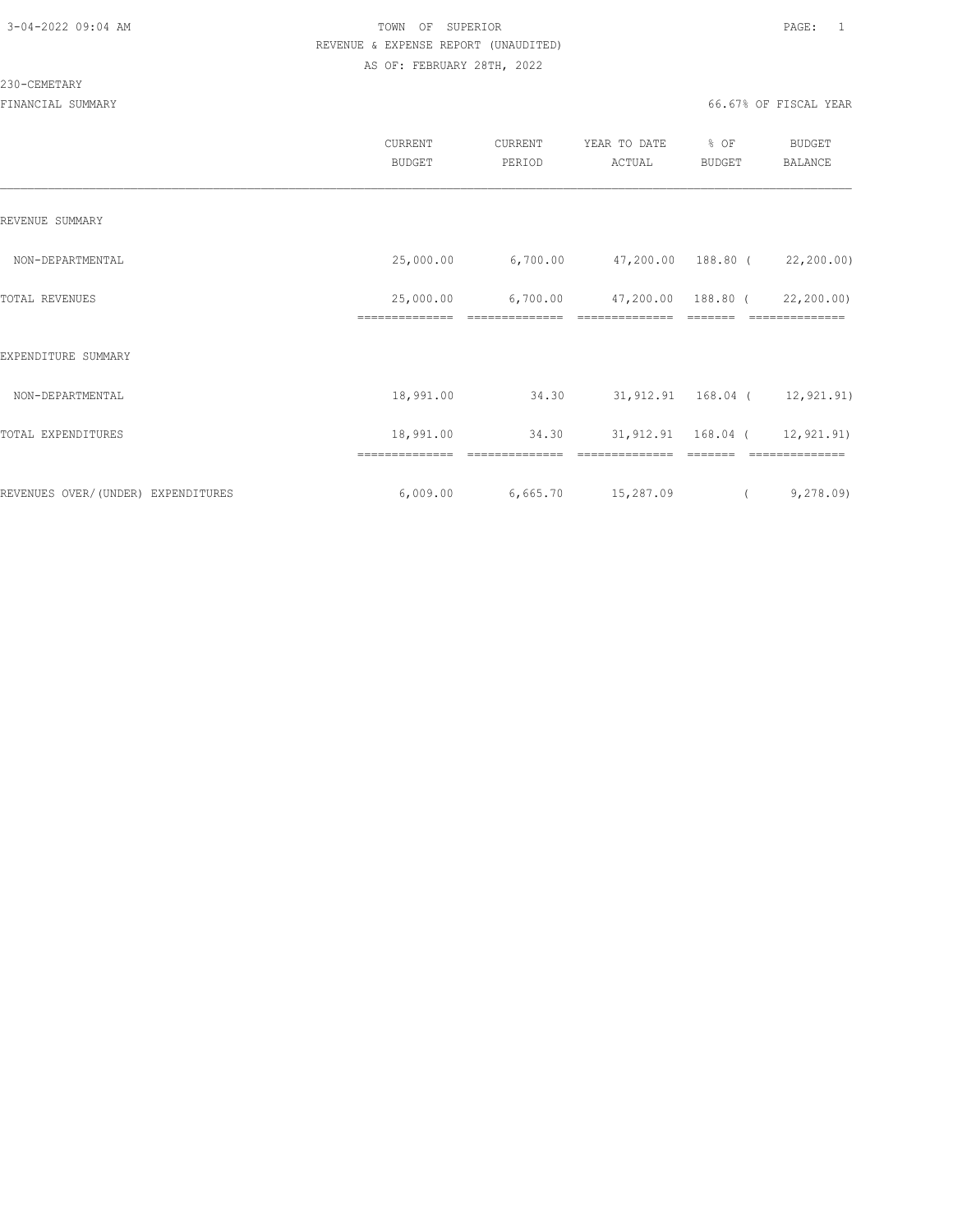# 300-HIGHWAY USERS REVENUE

|                                    | CURRENT<br><b>BUDGET</b>       | CURRENT<br>PERIOD                       | YEAR TO DATE<br>ACTUAL                          | % OF<br>BUDGET | <b>BUDGET</b><br>BALANCE |
|------------------------------------|--------------------------------|-----------------------------------------|-------------------------------------------------|----------------|--------------------------|
| REVENUE SUMMARY                    |                                |                                         |                                                 |                |                          |
| NON-DEPARTMENTAL                   | 1,318,659.00                   | 23,443.92 186,783.06 14.16 1,131,875.94 |                                                 |                |                          |
| <b>TOTAL REVENUES</b>              | 1,318,659.00                   | 23,443.92                               | 186,783.06 14.16 1,131,875.94<br>============== |                |                          |
| EXPENDITURE SUMMARY                |                                |                                         |                                                 |                |                          |
| NON-DEPARTMENTAL                   | 1,253,097.00                   |                                         | 18,760.75 479,036.47                            | 38.23          | 774,060.53               |
| TOTAL EXPENDITURES                 | 1,253,097.00<br>============== |                                         | 18,760.75 479,036.47                            | 38.23          | 774,060.53               |
| REVENUES OVER/(UNDER) EXPENDITURES | 65,562.00                      | 4,683.17 ( 292,253.41)                  |                                                 |                | 357,815.41               |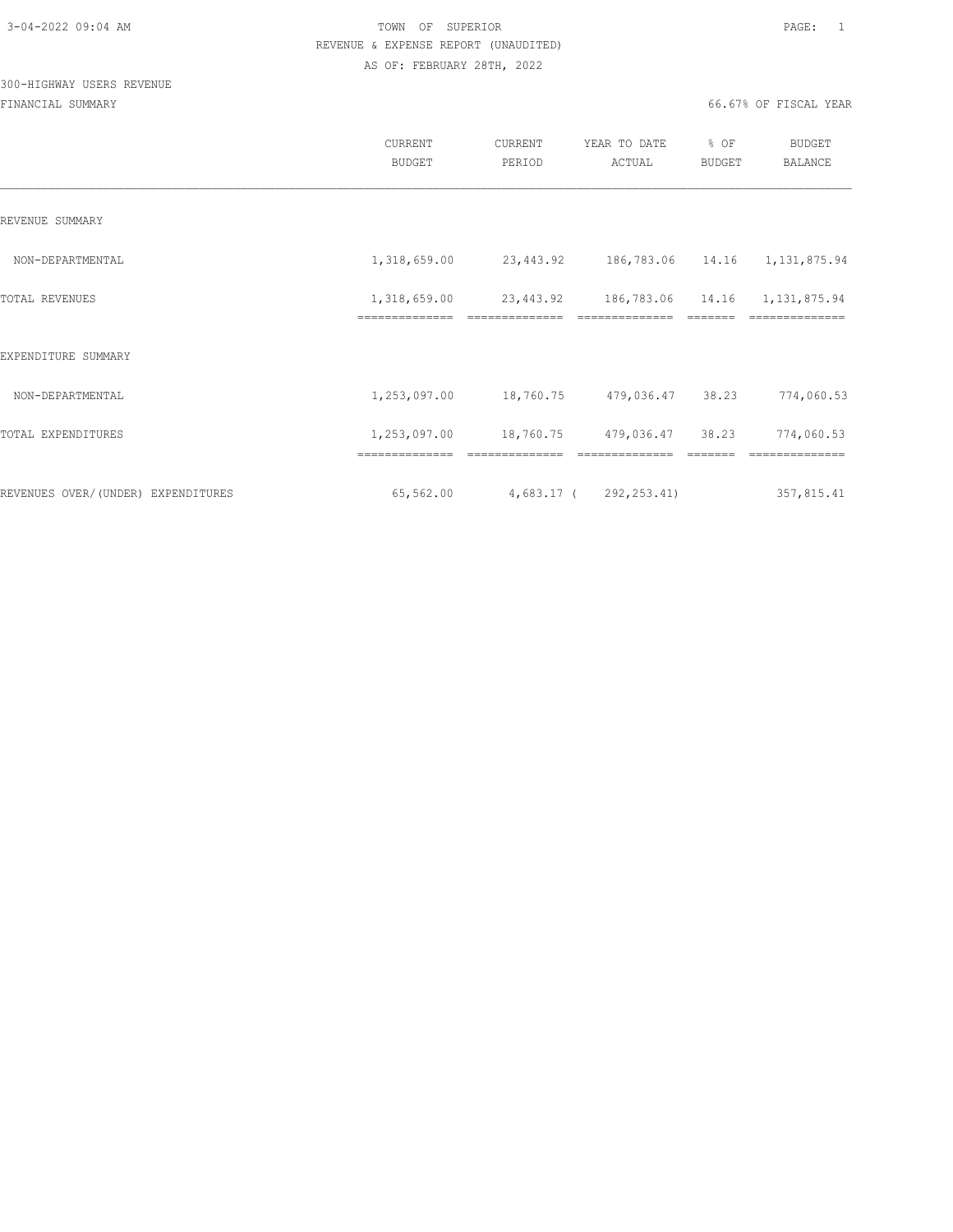#### 310-EXCISE TAX

|                                    | CURRENT<br><b>BUDGET</b>     | CURRENT<br>PERIOD | YEAR TO DATE<br>ACTUAL        | % OF<br><b>BUDGET</b> | <b>BUDGET</b><br><b>BALANCE</b> |
|------------------------------------|------------------------------|-------------------|-------------------------------|-----------------------|---------------------------------|
| REVENUE SUMMARY                    |                              |                   |                               |                       |                                 |
| NON-DEPARTMENTAL                   | 115,771.00                   |                   | 18,253.77 253,876.38 219.29 ( |                       | 138, 105.38)                    |
| TOTAL REVENUES                     | 115,771.00<br>-------------- |                   | 18,253.77 253,876.38 219.29 ( |                       | 138, 105.38)                    |
| EXPENDITURE SUMMARY                |                              |                   |                               |                       |                                 |
| NON-DEPARTMENTAL                   | 173,583.00                   | 1,147.95          | 68,857.74 39.67               |                       | 104,725.26                      |
| TOTAL EXPENDITURES                 | 173,583.00                   | 1,147.95          | 68,857.74 39.67               |                       | 104,725.26                      |
| REVENUES OVER/(UNDER) EXPENDITURES | 57,812.00                    | 17,105.82         | 185,018.64                    |                       | 242,830.64)                     |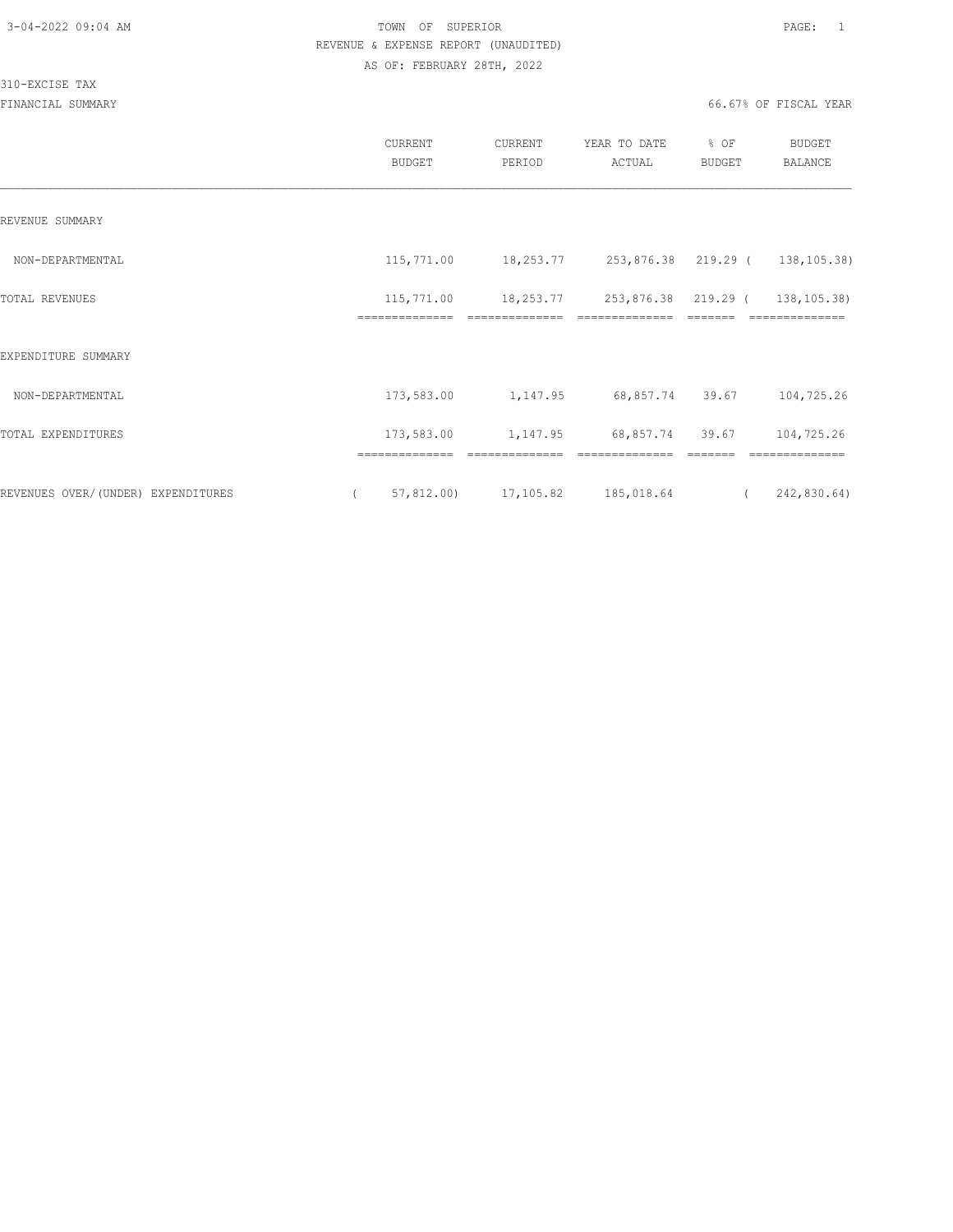|                     | CURRENT<br>BUDGET                                                                                                                                                                                                                                                                                                                                                                                                                                                                            | CURRENT<br>PERIOD                                                                                                                                                                                                                                                                                                                                                                                                                                                                      | YEAR TO DATE<br>ACTUAL                                                                                                                                                                                                                                                                                                                                                                                                                                                                 | % OF<br>BUDGET          | BUDGET<br>BALANCE                 |
|---------------------|----------------------------------------------------------------------------------------------------------------------------------------------------------------------------------------------------------------------------------------------------------------------------------------------------------------------------------------------------------------------------------------------------------------------------------------------------------------------------------------------|----------------------------------------------------------------------------------------------------------------------------------------------------------------------------------------------------------------------------------------------------------------------------------------------------------------------------------------------------------------------------------------------------------------------------------------------------------------------------------------|----------------------------------------------------------------------------------------------------------------------------------------------------------------------------------------------------------------------------------------------------------------------------------------------------------------------------------------------------------------------------------------------------------------------------------------------------------------------------------------|-------------------------|-----------------------------------|
| REVENUE SUMMARY     |                                                                                                                                                                                                                                                                                                                                                                                                                                                                                              |                                                                                                                                                                                                                                                                                                                                                                                                                                                                                        |                                                                                                                                                                                                                                                                                                                                                                                                                                                                                        |                         |                                   |
|                     | $\begin{array}{c} \multicolumn{2}{c} {\textbf{1}} & \multicolumn{2}{c} {\textbf{2}} & \multicolumn{2}{c} {\textbf{3}} & \multicolumn{2}{c} {\textbf{4}} \\ \multicolumn{2}{c} {\textbf{2}} & \multicolumn{2}{c} {\textbf{3}} & \multicolumn{2}{c} {\textbf{4}} & \multicolumn{2}{c} {\textbf{5}} & \multicolumn{2}{c} {\textbf{6}} \\ \multicolumn{2}{c} {\textbf{5}} & \multicolumn{2}{c} {\textbf{6}} & \multicolumn{2}{c} {\textbf{7}} & \multicolumn{2}{c} {\textbf{8}} & \multicolumn{$ | $\begin{array}{cccccccccc} \multicolumn{2}{c}{} & \multicolumn{2}{c}{} & \multicolumn{2}{c}{} & \multicolumn{2}{c}{} & \multicolumn{2}{c}{} & \multicolumn{2}{c}{} & \multicolumn{2}{c}{} & \multicolumn{2}{c}{} & \multicolumn{2}{c}{} & \multicolumn{2}{c}{} & \multicolumn{2}{c}{} & \multicolumn{2}{c}{} & \multicolumn{2}{c}{} & \multicolumn{2}{c}{} & \multicolumn{2}{c}{} & \multicolumn{2}{c}{} & \multicolumn{2}{c}{} & \multicolumn{2}{c}{} & \multicolumn{2}{c}{} & \mult$ | $\begin{array}{cccccccccc} \multicolumn{2}{c}{} & \multicolumn{2}{c}{} & \multicolumn{2}{c}{} & \multicolumn{2}{c}{} & \multicolumn{2}{c}{} & \multicolumn{2}{c}{} & \multicolumn{2}{c}{} & \multicolumn{2}{c}{} & \multicolumn{2}{c}{} & \multicolumn{2}{c}{} & \multicolumn{2}{c}{} & \multicolumn{2}{c}{} & \multicolumn{2}{c}{} & \multicolumn{2}{c}{} & \multicolumn{2}{c}{} & \multicolumn{2}{c}{} & \multicolumn{2}{c}{} & \multicolumn{2}{c}{} & \multicolumn{2}{c}{} & \mult$ | $=$ $=$ $=$ $=$ $=$ $=$ | ==============                    |
| EXPENDITURE SUMMARY |                                                                                                                                                                                                                                                                                                                                                                                                                                                                                              |                                                                                                                                                                                                                                                                                                                                                                                                                                                                                        |                                                                                                                                                                                                                                                                                                                                                                                                                                                                                        |                         |                                   |
|                     | ==============                                                                                                                                                                                                                                                                                                                                                                                                                                                                               | ______________<br>---------------                                                                                                                                                                                                                                                                                                                                                                                                                                                      | ==============                                                                                                                                                                                                                                                                                                                                                                                                                                                                         |                         | ______________<br>--------------- |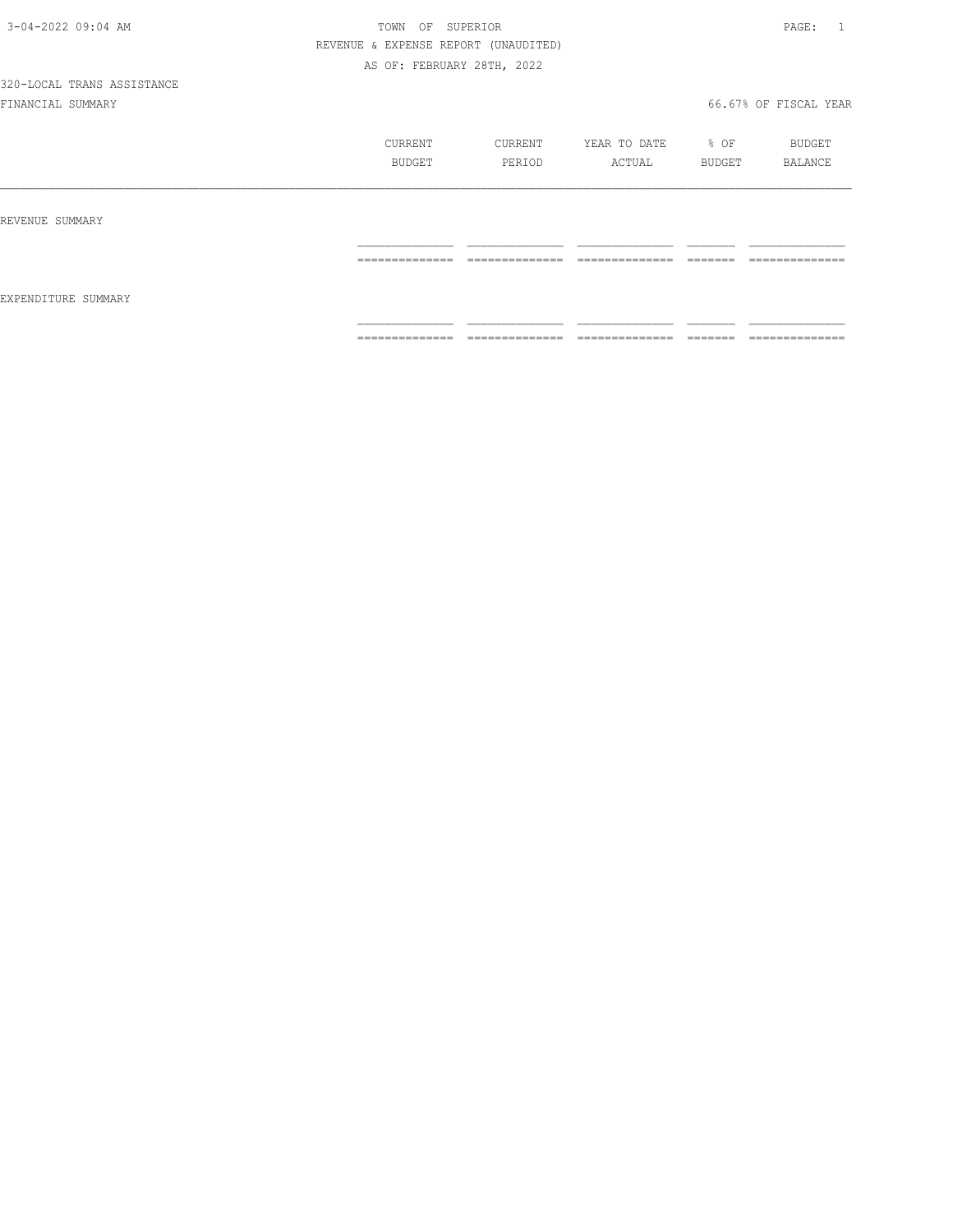400-GADA BOND

|                     | CURRENT<br>BUDGET                                                                                                                                                                                                                                                                                                                                                                                                                                                                            | CURRENT<br>PERIOD                 | YEAR TO DATE<br>ACTUAL                                                                                                                                                                                                                                                                                                                                                                                                                                                                       | % OF<br>BUDGET                                                                                                                                                                                                                                                                                                                                                                                                                                                                                                                                                 | BUDGET<br>BALANCE                 |
|---------------------|----------------------------------------------------------------------------------------------------------------------------------------------------------------------------------------------------------------------------------------------------------------------------------------------------------------------------------------------------------------------------------------------------------------------------------------------------------------------------------------------|-----------------------------------|----------------------------------------------------------------------------------------------------------------------------------------------------------------------------------------------------------------------------------------------------------------------------------------------------------------------------------------------------------------------------------------------------------------------------------------------------------------------------------------------|----------------------------------------------------------------------------------------------------------------------------------------------------------------------------------------------------------------------------------------------------------------------------------------------------------------------------------------------------------------------------------------------------------------------------------------------------------------------------------------------------------------------------------------------------------------|-----------------------------------|
| REVENUE SUMMARY     |                                                                                                                                                                                                                                                                                                                                                                                                                                                                                              |                                   |                                                                                                                                                                                                                                                                                                                                                                                                                                                                                              |                                                                                                                                                                                                                                                                                                                                                                                                                                                                                                                                                                |                                   |
|                     | ______________<br>---------------                                                                                                                                                                                                                                                                                                                                                                                                                                                            | ______________<br>-------------   | ______________<br>______________                                                                                                                                                                                                                                                                                                                                                                                                                                                             | --------<br>-------                                                                                                                                                                                                                                                                                                                                                                                                                                                                                                                                            | ______________<br>--------------  |
| EXPENDITURE SUMMARY |                                                                                                                                                                                                                                                                                                                                                                                                                                                                                              |                                   |                                                                                                                                                                                                                                                                                                                                                                                                                                                                                              |                                                                                                                                                                                                                                                                                                                                                                                                                                                                                                                                                                |                                   |
|                     | $\begin{array}{c} \multicolumn{2}{c} {\textbf{1}} & \multicolumn{2}{c} {\textbf{2}} & \multicolumn{2}{c} {\textbf{3}} & \multicolumn{2}{c} {\textbf{4}} \\ \multicolumn{2}{c} {\textbf{2}} & \multicolumn{2}{c} {\textbf{3}} & \multicolumn{2}{c} {\textbf{4}} & \multicolumn{2}{c} {\textbf{5}} & \multicolumn{2}{c} {\textbf{6}} \\ \multicolumn{2}{c} {\textbf{5}} & \multicolumn{2}{c} {\textbf{6}} & \multicolumn{2}{c} {\textbf{7}} & \multicolumn{2}{c} {\textbf{8}} & \multicolumn{$ | ______________<br>_______________ | $\begin{array}{c} \multicolumn{2}{c} {\textbf{1}} & \multicolumn{2}{c} {\textbf{2}} & \multicolumn{2}{c} {\textbf{3}} & \multicolumn{2}{c} {\textbf{4}} \\ \multicolumn{2}{c} {\textbf{5}} & \multicolumn{2}{c} {\textbf{6}} & \multicolumn{2}{c} {\textbf{7}} & \multicolumn{2}{c} {\textbf{8}} & \multicolumn{2}{c} {\textbf{9}} \\ \multicolumn{2}{c} {\textbf{1}} & \multicolumn{2}{c} {\textbf{1}} & \multicolumn{2}{c} {\textbf{1}} & \multicolumn{2}{c} {\textbf{1}} & \multicolumn{$ | $\begin{array}{c} \begin{array}{c} \begin{array}{c} \begin{array}{c} \begin{array}{c} \end{array}\\ \end{array}\\ \end{array} \end{array} \end{array} \end{array} \end{array} \end{array} \end{array} \begin{array}{c} \begin{array}{c} \begin{array}{c} \begin{array}{c} \end{array}\\ \end{array} \end{array} \end{array} \end{array} \begin{array}{c} \begin{array}{c} \begin{array}{c} \end{array}\\ \end{array} \end{array} \end{array} \end{array} \begin{array}{c} \begin{array}{c} \begin{array}{c} \end{array}\\ \end{array} \end{array} \end{array}$ | ______________<br>--------------- |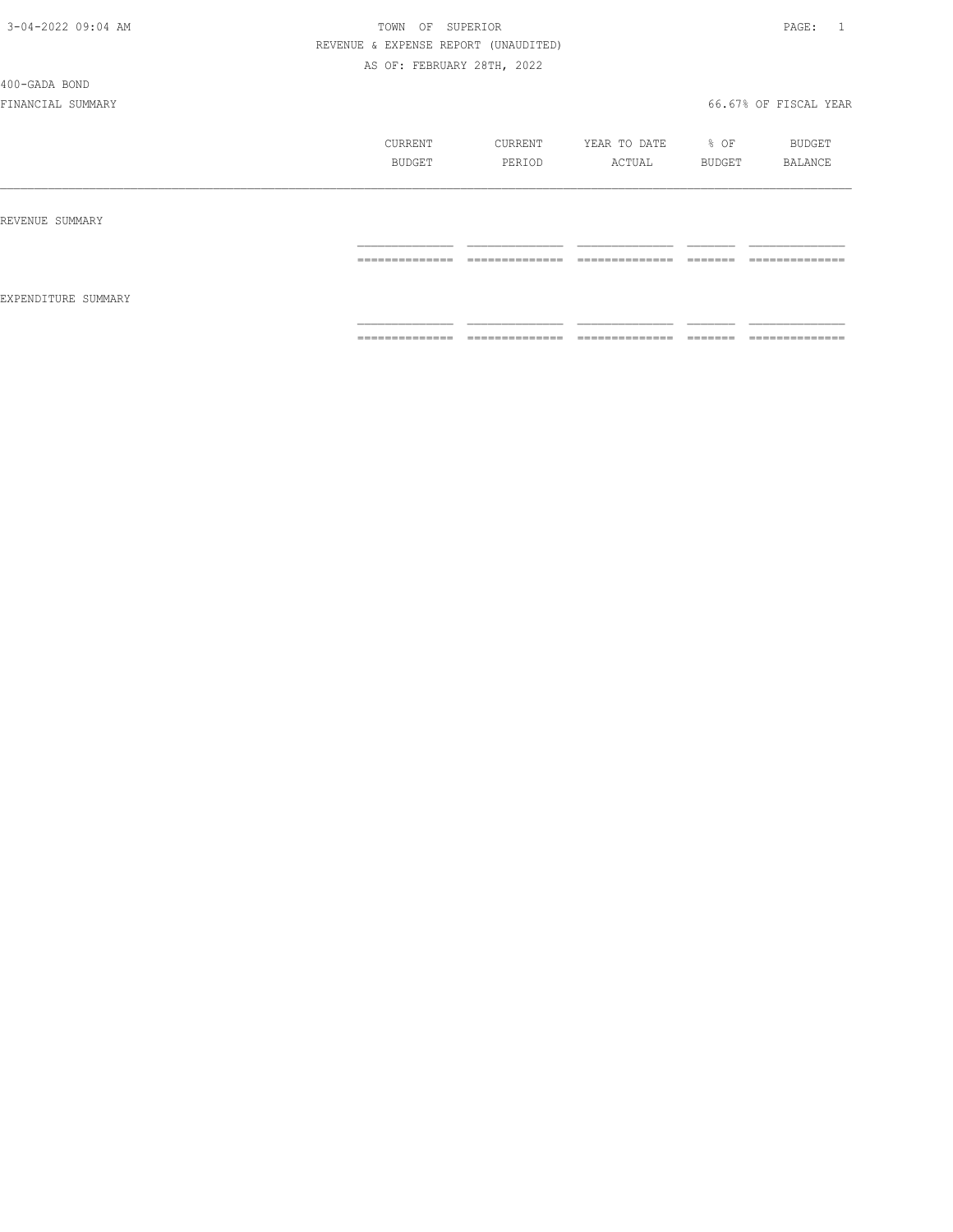#### 410-MPC BOND

|                                    | CURRENT<br><b>BUDGET</b> | CURRENT<br>PERIOD | YEAR TO DATE<br>ACTUAL | % OF<br><b>BUDGET</b> | BUDGET<br><b>BALANCE</b> |
|------------------------------------|--------------------------|-------------------|------------------------|-----------------------|--------------------------|
| REVENUE SUMMARY                    | ______________           |                   |                        |                       |                          |
| EXPENDITURE SUMMARY                |                          |                   |                        |                       |                          |
| NON-DEPARTMENTAL                   | 0.00                     | 0.00              |                        | $6,443.55$ 0.00 (     | 6,443.55)                |
| TOTAL EXPENDITURES                 | 0.00                     | 0.00              | 6,443.55               | $0.00$ (              | 6,443.55                 |
| REVENUES OVER/(UNDER) EXPENDITURES | 0.00                     | $0.00$ (          | 6,443.55               |                       | 6,443.55                 |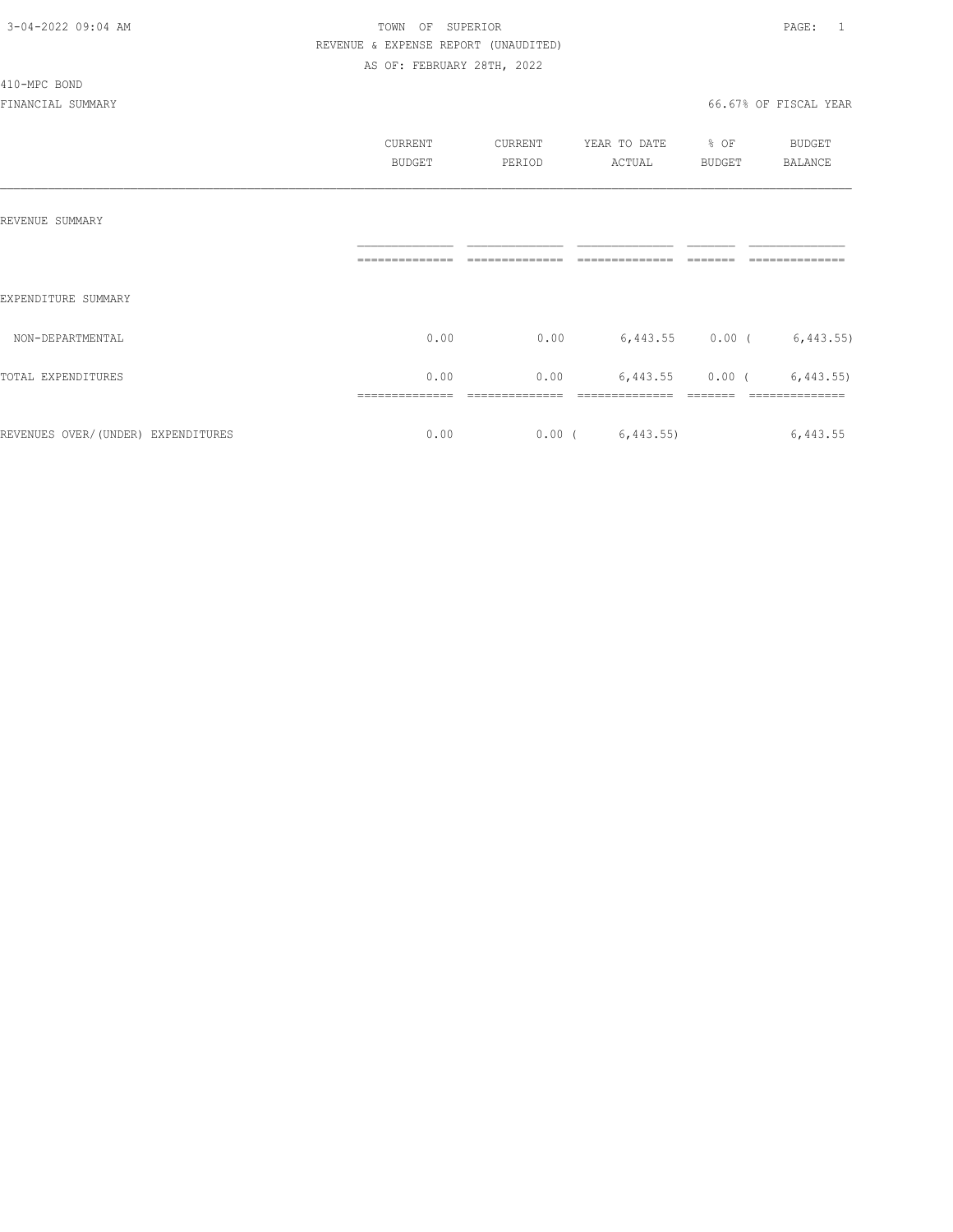#### 500-GRANTS

|                                    | <b>CURRENT</b><br><b>BUDGET</b> | CURRENT<br>PERIOD | YEAR TO DATE<br>ACTUAL | % OF<br><b>BUDGET</b> | <b>BUDGET</b><br><b>BALANCE</b>              |
|------------------------------------|---------------------------------|-------------------|------------------------|-----------------------|----------------------------------------------|
| REVENUE SUMMARY                    |                                 |                   |                        |                       |                                              |
| NON-DEPARTMENTAL<br>FIRE GRANTS    | 2,285,000.00<br>0.00            | 0.00<br>0.00      | 0.00<br>1,000.00       |                       | 0.00 2, 285, 000.00<br>$0.00$ ( $1,000.00$ ) |
| TOTAL REVENUES                     | 2,285,000.00                    | 0.00              | 1,000.00               |                       | $0.04$ 2,284,000.00                          |
| EXPENDITURE SUMMARY                |                                 |                   |                        |                       |                                              |
| NON-DEPARTMENTAL                   | 50,000.00                       | 0.00              | 2,498.55               | 5.00                  | 47,501.45                                    |
| FIRE GRANTS                        | 0.00                            | 0.00              | 498.50                 | 0.00(                 | 498.50)                                      |
| RECREATION GRANTS                  | 0.00                            | 0.00              | 169.89                 | $0.00$ (              | 169.89)                                      |
| TOTAL EXPENDITURES                 | 50,000.00                       | 0.00              | 3,166.94               | 6.33                  | 46,833.06                                    |
| REVENUES OVER/(UNDER) EXPENDITURES | 2,235,000.00                    |                   | 0.00(2,166.94)         |                       | 2, 237, 166.94                               |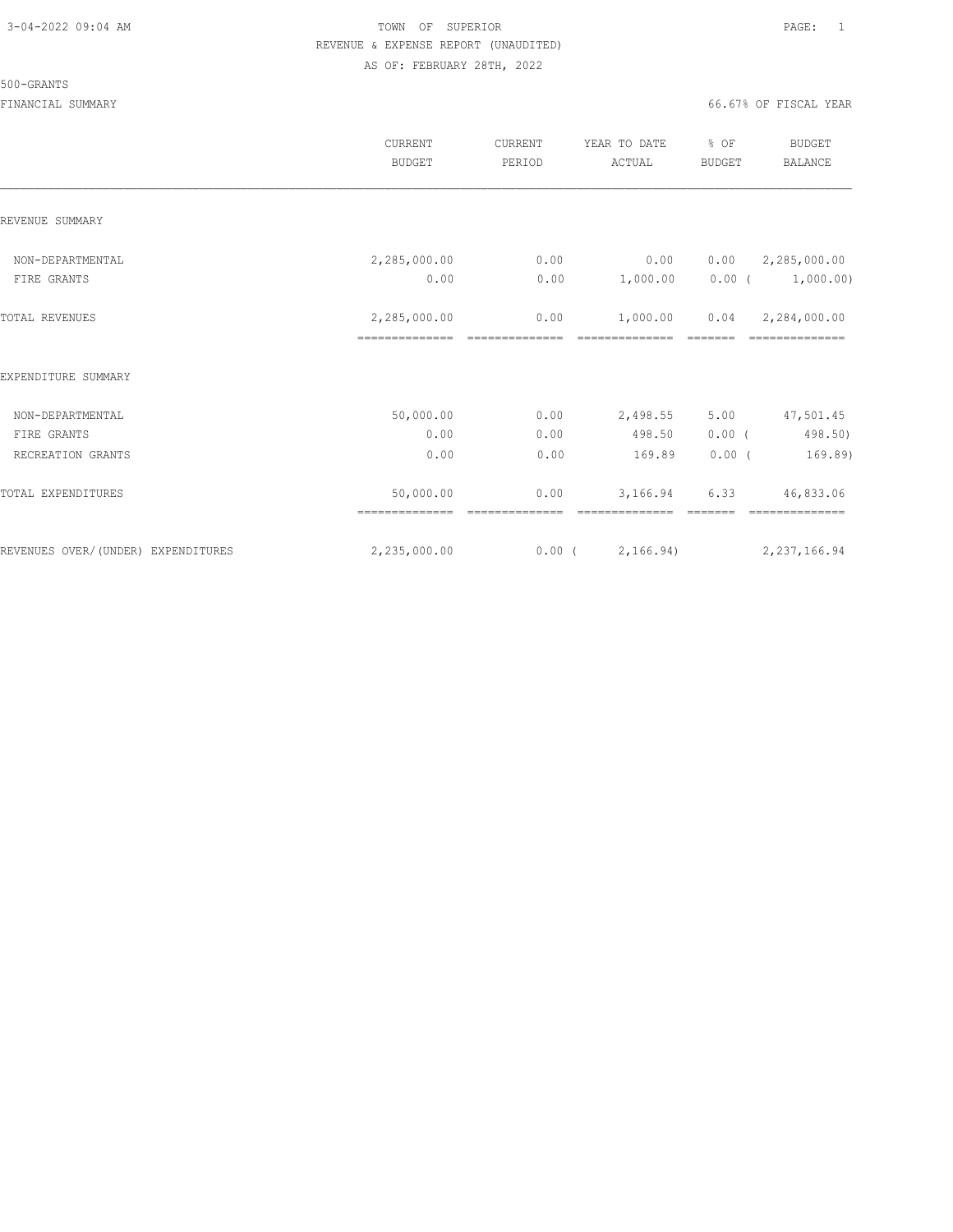|                                    | CURRENT<br><b>BUDGET</b>     | CURRENT<br>PERIOD      | YEAR TO DATE<br>ACTUAL       | % OF<br><b>BUDGET</b> | <b>BUDGET</b><br>BALANCE |
|------------------------------------|------------------------------|------------------------|------------------------------|-----------------------|--------------------------|
| REVENUE SUMMARY                    |                              |                        |                              |                       |                          |
| RC EMERGENCY SERV-FIRE             | 127,140.00                   | 0.00                   | 127,140.00                   | 100.00                | 0.00                     |
| RC EMERGENCY SERV-POLICE           | 72,860.00                    | 0.00                   | 72,860.00                    | 100.00                | 0.00                     |
| <b>TOTAL REVENUES</b>              | 200,000.00<br>============== | 0.00<br>-------------- | 200,000.00<br>============== | 100.00<br>=======     | 0.00                     |
| EXPENDITURE SUMMARY                |                              |                        |                              |                       |                          |
| RC EMERGENCY SERV-FIRE             | 127,140.00                   | 804.46                 | 55,180.92 43.40              |                       | 71,959.08                |
| RC EMERGENCY SERV-POLICE           | 72,860.00                    | 2,208.12               | 20,372.36 27.96              |                       | 52,487.64                |
| TOTAL EXPENDITURES                 | 200,000.00                   | 3,012.58               | 75,553.28                    | 37.78                 | 124,446.72               |
| REVENUES OVER/(UNDER) EXPENDITURES | $0.00$ (                     |                        | 3,012.58) 124,446.72         | $\overline{a}$        | 124,446.72)              |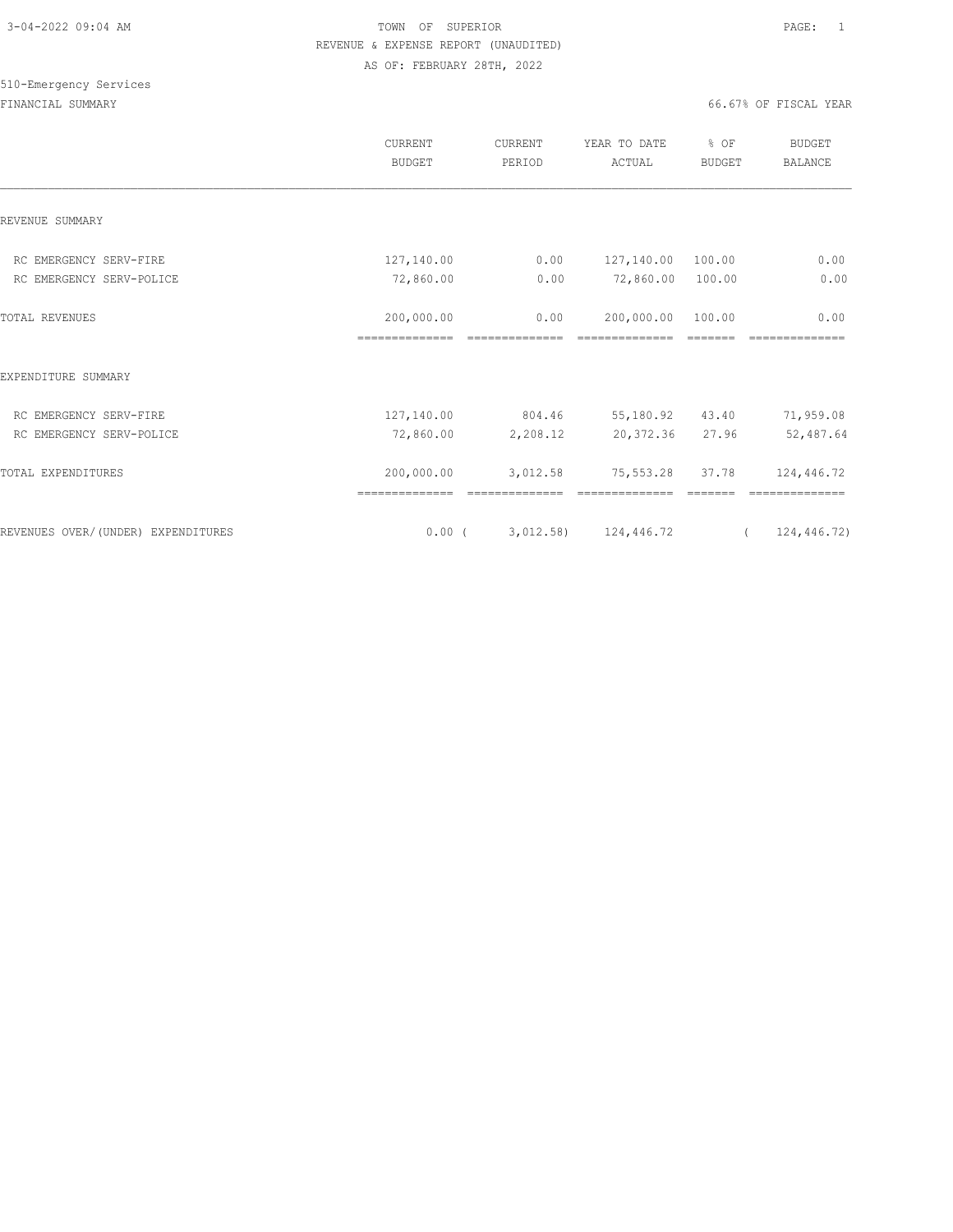|                                    | <b>CURRENT</b><br><b>BUDGET</b>                   | CURRENT<br>PERIOD             | YEAR TO DATE<br>ACTUAL            | % OF<br><b>BUDGET</b> | <b>BUDGET</b><br><b>BALANCE</b> |
|------------------------------------|---------------------------------------------------|-------------------------------|-----------------------------------|-----------------------|---------------------------------|
| REVENUE SUMMARY                    |                                                   |                               |                                   |                       |                                 |
| MAYOR & COUNCIL                    | 1,200,000.00                                      | 0.00<br>275,000.00 275,000.00 | 1,200,000.00 100.00<br>275,000.00 | 100.00                | 0.00<br>0.00                    |
| ECONOMIC DEVELOPMENT               |                                                   |                               |                                   |                       |                                 |
| <b>TOTAL REVENUES</b>              | 1,475,000.00                                      | 275,000.00 1,475,000.00       |                                   | 100.00                | 0.00                            |
|                                    | ==============                                    |                               |                                   |                       |                                 |
| EXPENDITURE SUMMARY                |                                                   |                               |                                   |                       |                                 |
| MAYOR & COUNCIL                    | 3,500,000.00                                      | 0.00                          | 16,117.04                         | 0.46                  | 3,483,882.96                    |
| RECREATION                         | 0.00                                              | 0.00                          | 58.37                             | $0.00$ (              | 58.37)                          |
| ECONOMIC DEVELOPMENT               | 210,000.00                                        | 17,500.00                     | 142,500.00                        | 67.86                 | 67,500.00                       |
| TOTAL EXPENDITURES                 | 3,710,000.00                                      | 17,500.00                     | 158,675.41                        | 4.28                  | 3,551,324.59                    |
|                                    |                                                   |                               |                                   |                       |                                 |
| REVENUES OVER/(UNDER) EXPENDITURES | $(2, 235, 000.00)$ $257, 500.00$ $1, 316, 324.59$ |                               |                                   |                       | (3, 551, 324.59)                |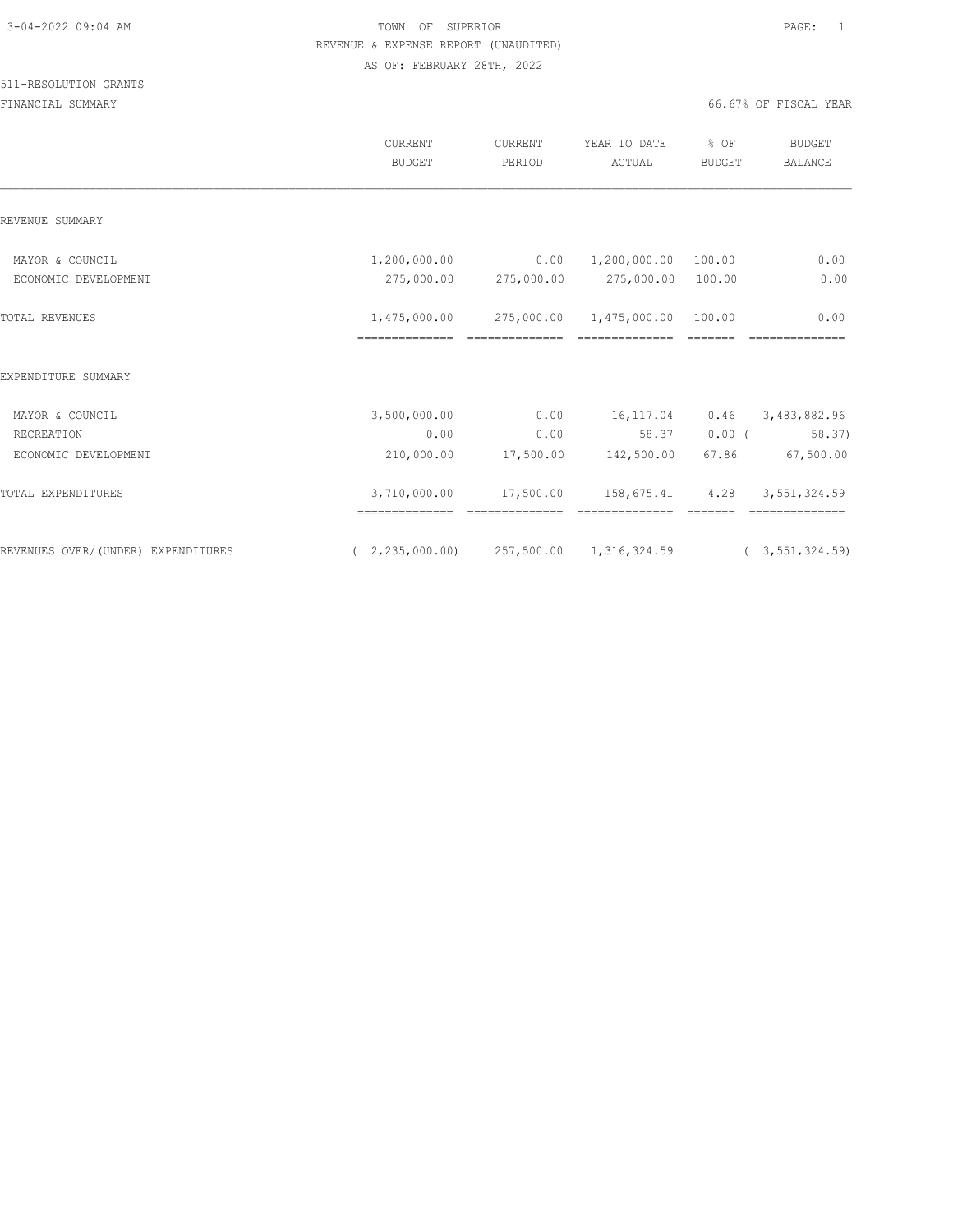# 512-AZCares Fund

|                     | CURRENT<br>BUDGET                                                                                                                                                                                                                                                                                                                                                                                                                                                                            | CURRENT<br>PERIOD   | YEAR TO DATE<br>ACTUAL           | % OF<br>BUDGET       | BUDGET<br>BALANCE   |
|---------------------|----------------------------------------------------------------------------------------------------------------------------------------------------------------------------------------------------------------------------------------------------------------------------------------------------------------------------------------------------------------------------------------------------------------------------------------------------------------------------------------------|---------------------|----------------------------------|----------------------|---------------------|
| REVENUE SUMMARY     |                                                                                                                                                                                                                                                                                                                                                                                                                                                                                              |                     |                                  |                      |                     |
| EXPENDITURE SUMMARY | $\begin{array}{c} \multicolumn{2}{c} {\textbf{1}} & \multicolumn{2}{c} {\textbf{2}} & \multicolumn{2}{c} {\textbf{3}} & \multicolumn{2}{c} {\textbf{4}} \\ \multicolumn{2}{c} {\textbf{5}} & \multicolumn{2}{c} {\textbf{6}} & \multicolumn{2}{c} {\textbf{7}} & \multicolumn{2}{c} {\textbf{8}} & \multicolumn{2}{c} {\textbf{9}} \\ \multicolumn{2}{c} {\textbf{1}} & \multicolumn{2}{c} {\textbf{1}} & \multicolumn{2}{c} {\textbf{1}} & \multicolumn{2}{c} {\textbf{1}} & \multicolumn{$ | ______________<br>. | --------------<br>______________ | --------<br>________ | --------------<br>. |
|                     | ==============                                                                                                                                                                                                                                                                                                                                                                                                                                                                               | $2222222222222222$  | ==============                   | --------<br>-------  | ==============      |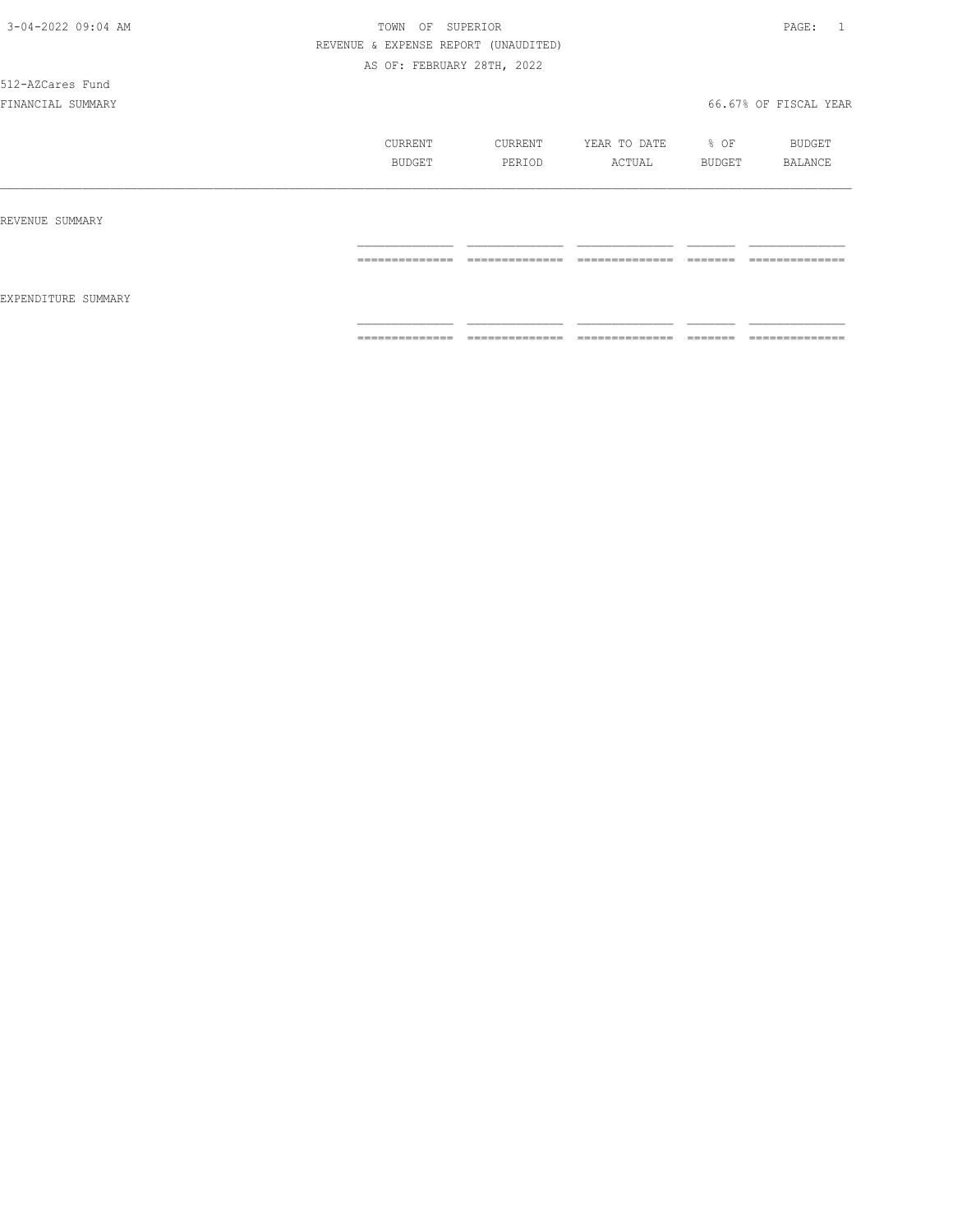# 513-POLICE GRANTS

|                     | CURRENT<br>BUDGET | CURRENT<br>PERIOD               | YEAR TO DATE<br>ACTUAL | % OF<br>BUDGET      | BUDGET<br>BALANCE |
|---------------------|-------------------|---------------------------------|------------------------|---------------------|-------------------|
| REVENUE SUMMARY     |                   |                                 |                        |                     |                   |
| EXPENDITURE SUMMARY | ==============    | --------------<br>------------- | ==============         | -------<br>_______  | ==============    |
|                     | ==============    | ==============                  | ==============         | --------<br>------- | --------------    |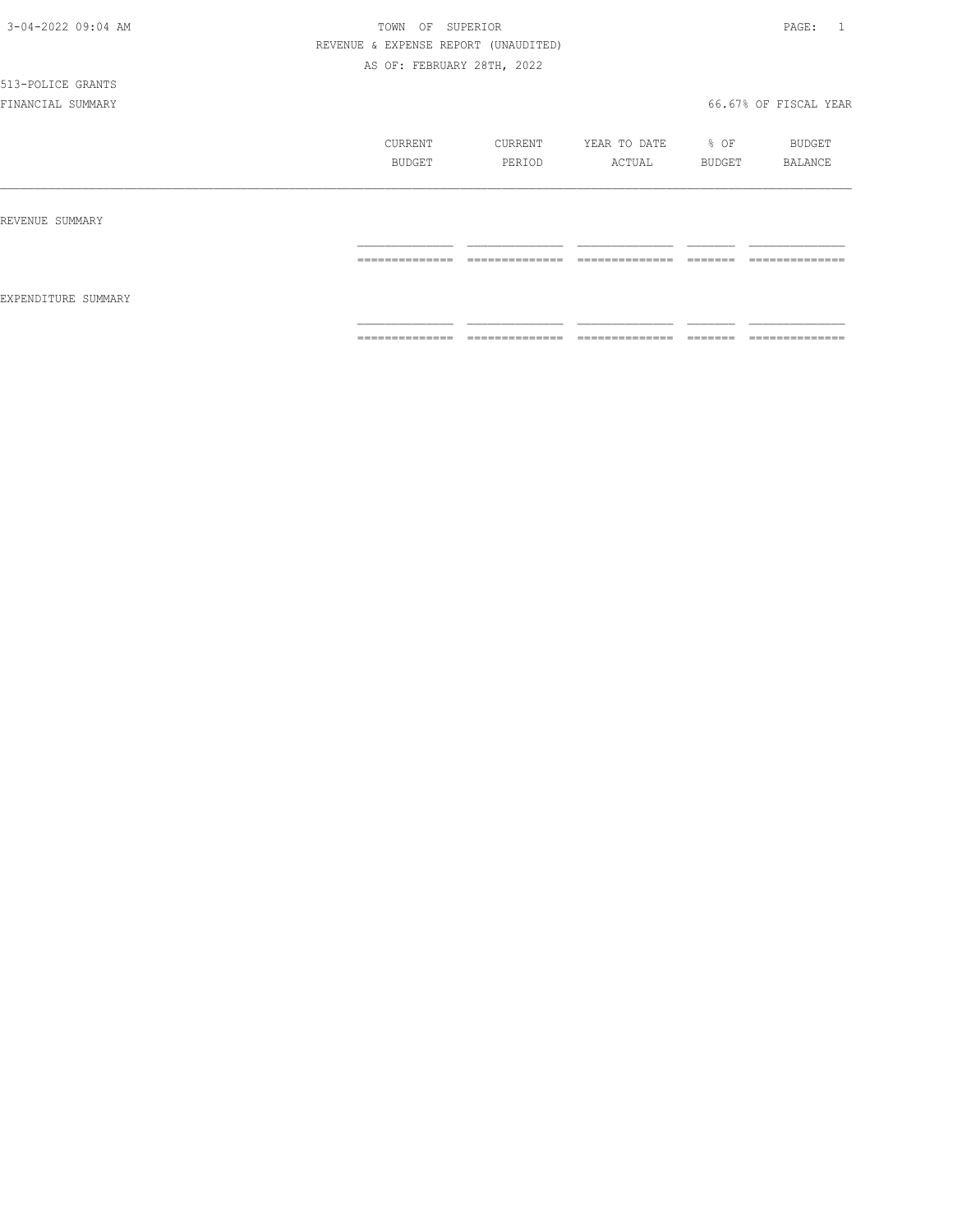|                                    | CURRENT        | CURRENT                         | YEAR TO DATE     | % OF          | BUDGET     |
|------------------------------------|----------------|---------------------------------|------------------|---------------|------------|
|                                    | <b>BUDGET</b>  | PERIOD                          | ACTUAL           | <b>BUDGET</b> | BALANCE    |
|                                    |                |                                 |                  |               |            |
|                                    |                |                                 |                  |               |            |
| REVENUE SUMMARY                    |                |                                 |                  |               |            |
|                                    | -------------- |                                 |                  |               |            |
|                                    |                |                                 |                  |               |            |
| EXPENDITURE SUMMARY                |                |                                 |                  |               |            |
| ECONOMIC DEVELOPMENT               | 0.00           | 2,000.00                        | 20,523.50 0.00 ( |               | 20,523.50) |
|                                    |                |                                 |                  |               |            |
| TOTAL EXPENDITURES                 | 0.00           | 2,000.00                        | 20,523.50        | $0.00$ (      | 20,523.50) |
|                                    |                |                                 |                  |               |            |
| REVENUES OVER/(UNDER) EXPENDITURES |                | $0.00$ ( 2,000.00) ( 20,523.50) |                  |               | 20,523.50  |
|                                    |                |                                 |                  |               |            |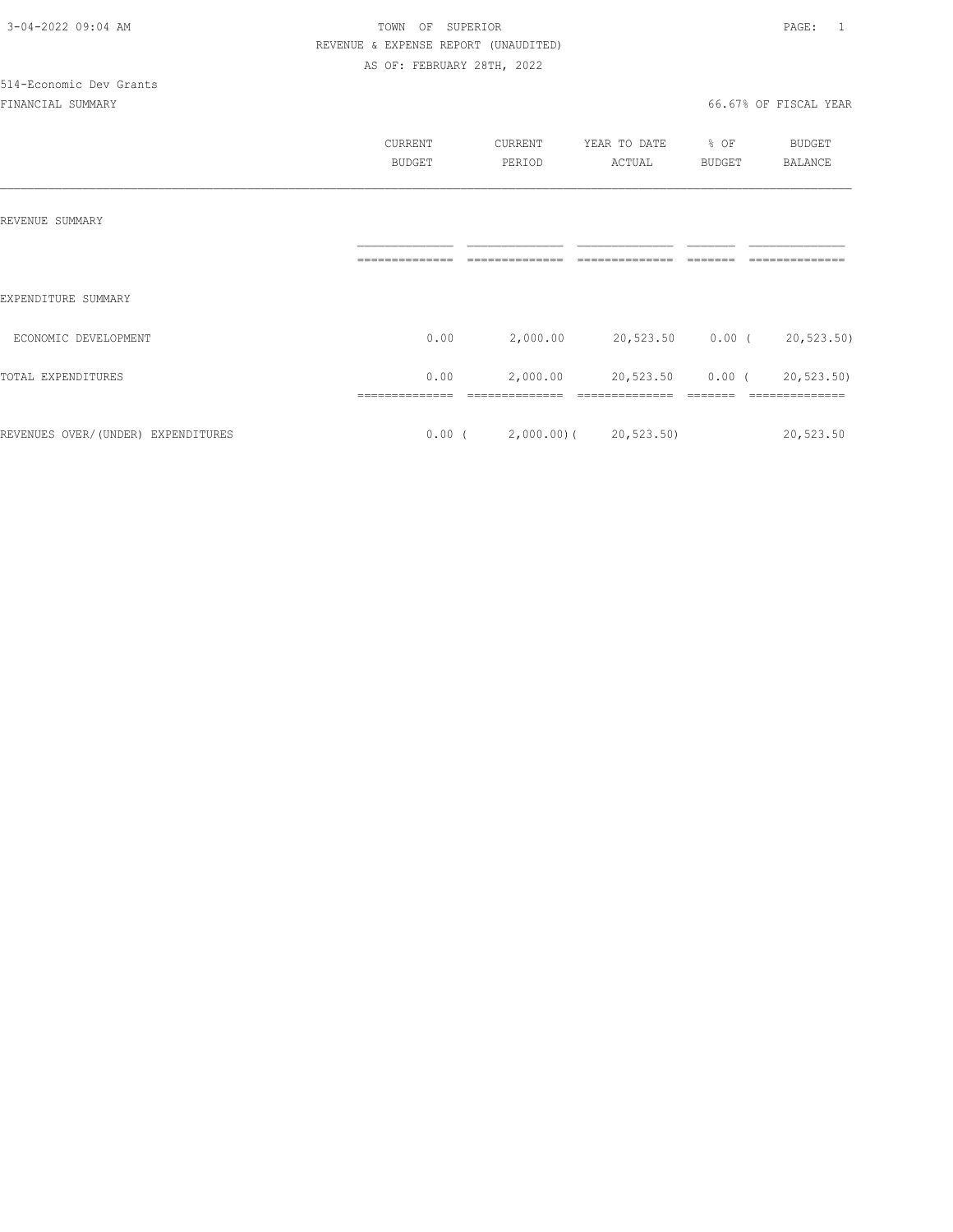# 800-FIRE DEPT PENSION

|                     | CURRENT<br>BUDGET                 | CURRENT<br>PERIOD                 | YEAR TO DATE<br>ACTUAL              | % OF<br>BUDGET      | BUDGET<br>BALANCE                 |
|---------------------|-----------------------------------|-----------------------------------|-------------------------------------|---------------------|-----------------------------------|
| REVENUE SUMMARY     |                                   |                                   |                                     |                     |                                   |
|                     | ______________<br>_______________ | ______________<br>--------------  | ______________<br>_______________   | --------<br>------- | ______________<br>--------------- |
| EXPENDITURE SUMMARY |                                   |                                   |                                     |                     |                                   |
|                     | ==============                    | --------------<br>--------------- | ---------------<br>---------------- | --------<br>------- | --------------                    |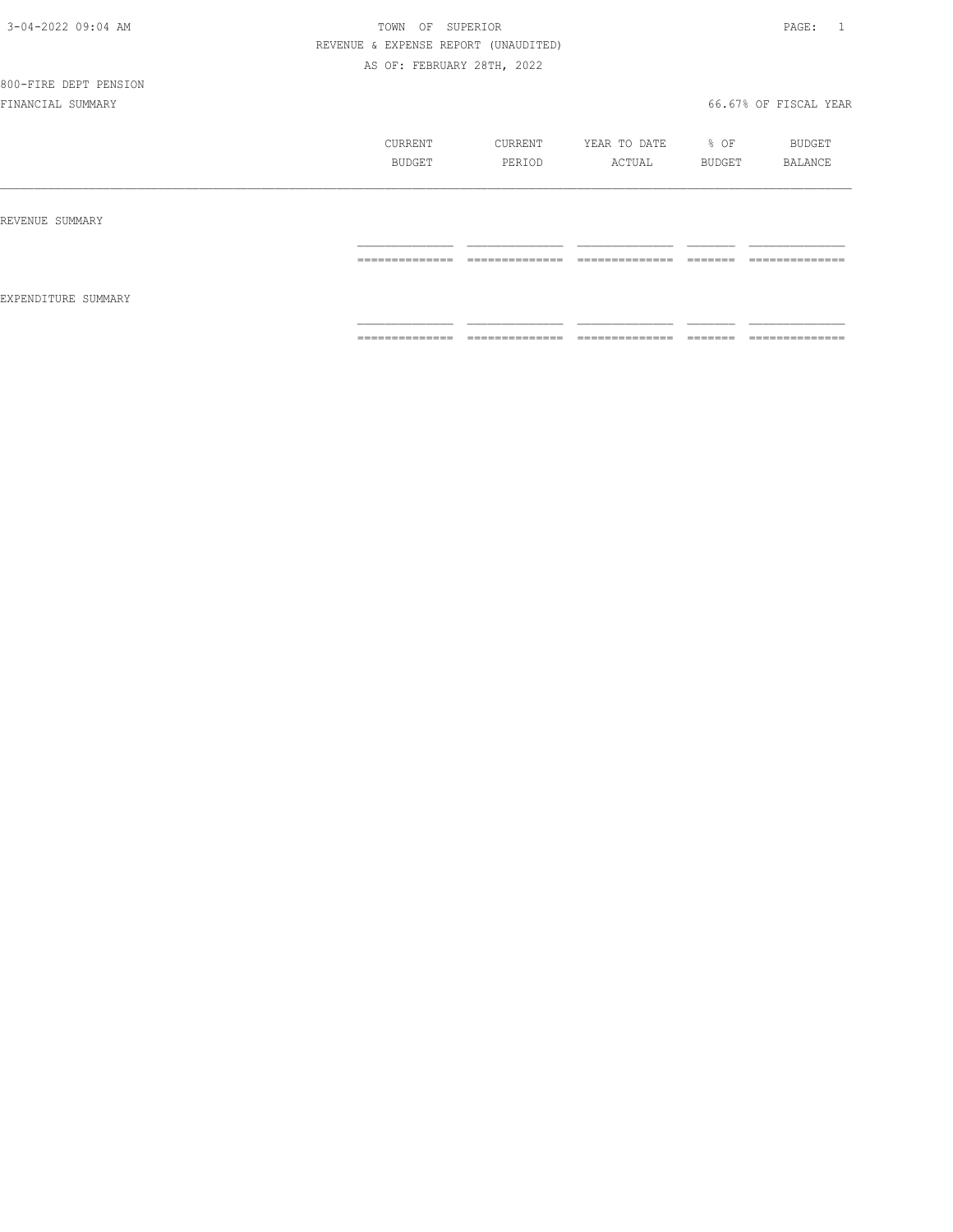810-LGIP

|                     | CURRENT<br>BUDGET                                                                                                                                                                                                                                                                                                                                                                                                                                                                            | CURRENT<br>PERIOD                                                                                                                                                                                                                                                                                                                                                                                                                                                                      | YEAR TO DATE<br>ACTUAL                                                                                                                                                                                                                                                                                                                                                                                                                                                                 | % OF<br>BUDGET                                                                                                                                                                                                                                                                                                                                                                                                                                                                                                                                                 | BUDGET<br>BALANCE                                                                                                                                                                                                                                                                                                                                                                                                                                                                            |
|---------------------|----------------------------------------------------------------------------------------------------------------------------------------------------------------------------------------------------------------------------------------------------------------------------------------------------------------------------------------------------------------------------------------------------------------------------------------------------------------------------------------------|----------------------------------------------------------------------------------------------------------------------------------------------------------------------------------------------------------------------------------------------------------------------------------------------------------------------------------------------------------------------------------------------------------------------------------------------------------------------------------------|----------------------------------------------------------------------------------------------------------------------------------------------------------------------------------------------------------------------------------------------------------------------------------------------------------------------------------------------------------------------------------------------------------------------------------------------------------------------------------------|----------------------------------------------------------------------------------------------------------------------------------------------------------------------------------------------------------------------------------------------------------------------------------------------------------------------------------------------------------------------------------------------------------------------------------------------------------------------------------------------------------------------------------------------------------------|----------------------------------------------------------------------------------------------------------------------------------------------------------------------------------------------------------------------------------------------------------------------------------------------------------------------------------------------------------------------------------------------------------------------------------------------------------------------------------------------|
| REVENUE SUMMARY     |                                                                                                                                                                                                                                                                                                                                                                                                                                                                                              |                                                                                                                                                                                                                                                                                                                                                                                                                                                                                        |                                                                                                                                                                                                                                                                                                                                                                                                                                                                                        |                                                                                                                                                                                                                                                                                                                                                                                                                                                                                                                                                                |                                                                                                                                                                                                                                                                                                                                                                                                                                                                                              |
| EXPENDITURE SUMMARY | $\begin{array}{c} \multicolumn{2}{c} {\textbf{1}} & \multicolumn{2}{c} {\textbf{2}} & \multicolumn{2}{c} {\textbf{3}} & \multicolumn{2}{c} {\textbf{4}} \\ \multicolumn{2}{c} {\textbf{2}} & \multicolumn{2}{c} {\textbf{3}} & \multicolumn{2}{c} {\textbf{4}} & \multicolumn{2}{c} {\textbf{5}} & \multicolumn{2}{c} {\textbf{6}} \\ \multicolumn{2}{c} {\textbf{5}} & \multicolumn{2}{c} {\textbf{6}} & \multicolumn{2}{c} {\textbf{7}} & \multicolumn{2}{c} {\textbf{8}} & \multicolumn{$ | ______________<br>-------------                                                                                                                                                                                                                                                                                                                                                                                                                                                        | ==============                                                                                                                                                                                                                                                                                                                                                                                                                                                                         | $\begin{tabular}{ll} \multicolumn{2}{c}{\textbf{2.5}} & \multicolumn{2}{c}{\textbf{2.5}} & \multicolumn{2}{c}{\textbf{2.5}} \\ \multicolumn{2}{c}{\textbf{2.5}} & \multicolumn{2}{c}{\textbf{2.5}} & \multicolumn{2}{c}{\textbf{2.5}} \\ \multicolumn{2}{c}{\textbf{3.5}} & \multicolumn{2}{c}{\textbf{4.5}} & \multicolumn{2}{c}{\textbf{5.5}} \\ \multicolumn{2}{c}{\textbf{5.5}} & \multicolumn{2}{c}{\textbf{6.5}} & \multicolumn{2}{c}{\textbf{7$                                                                                                         | ______________<br>---------------                                                                                                                                                                                                                                                                                                                                                                                                                                                            |
|                     | $\begin{array}{c} \multicolumn{2}{c} {\textbf{1}} & \multicolumn{2}{c} {\textbf{2}} & \multicolumn{2}{c} {\textbf{3}} & \multicolumn{2}{c} {\textbf{4}} \\ \multicolumn{2}{c} {\textbf{2}} & \multicolumn{2}{c} {\textbf{3}} & \multicolumn{2}{c} {\textbf{4}} & \multicolumn{2}{c} {\textbf{5}} & \multicolumn{2}{c} {\textbf{6}} \\ \multicolumn{2}{c} {\textbf{5}} & \multicolumn{2}{c} {\textbf{6}} & \multicolumn{2}{c} {\textbf{7}} & \multicolumn{2}{c} {\textbf{8}} & \multicolumn{$ | $\begin{array}{cccccccccc} \multicolumn{2}{c}{} & \multicolumn{2}{c}{} & \multicolumn{2}{c}{} & \multicolumn{2}{c}{} & \multicolumn{2}{c}{} & \multicolumn{2}{c}{} & \multicolumn{2}{c}{} & \multicolumn{2}{c}{} & \multicolumn{2}{c}{} & \multicolumn{2}{c}{} & \multicolumn{2}{c}{} & \multicolumn{2}{c}{} & \multicolumn{2}{c}{} & \multicolumn{2}{c}{} & \multicolumn{2}{c}{} & \multicolumn{2}{c}{} & \multicolumn{2}{c}{} & \multicolumn{2}{c}{} & \multicolumn{2}{c}{} & \mult$ | $\begin{array}{cccccccccc} \multicolumn{2}{c}{} & \multicolumn{2}{c}{} & \multicolumn{2}{c}{} & \multicolumn{2}{c}{} & \multicolumn{2}{c}{} & \multicolumn{2}{c}{} & \multicolumn{2}{c}{} & \multicolumn{2}{c}{} & \multicolumn{2}{c}{} & \multicolumn{2}{c}{} & \multicolumn{2}{c}{} & \multicolumn{2}{c}{} & \multicolumn{2}{c}{} & \multicolumn{2}{c}{} & \multicolumn{2}{c}{} & \multicolumn{2}{c}{} & \multicolumn{2}{c}{} & \multicolumn{2}{c}{} & \multicolumn{2}{c}{} & \mult$ | $\begin{array}{c} \begin{array}{c} \begin{array}{c} \begin{array}{c} \begin{array}{c} \end{array}\\ \end{array}\\ \end{array} \end{array} \end{array} \end{array} \end{array} \end{array} \end{array} \begin{array}{c} \begin{array}{c} \begin{array}{c} \begin{array}{c} \end{array}\\ \end{array} \end{array} \end{array} \end{array} \begin{array}{c} \begin{array}{c} \begin{array}{c} \end{array}\\ \end{array} \end{array} \end{array} \end{array} \begin{array}{c} \begin{array}{c} \begin{array}{c} \end{array}\\ \end{array} \end{array} \end{array}$ | $\begin{array}{c} \multicolumn{2}{c} {\textbf{1}} & \multicolumn{2}{c} {\textbf{2}} & \multicolumn{2}{c} {\textbf{3}} & \multicolumn{2}{c} {\textbf{4}} \\ \multicolumn{2}{c} {\textbf{2}} & \multicolumn{2}{c} {\textbf{3}} & \multicolumn{2}{c} {\textbf{4}} & \multicolumn{2}{c} {\textbf{5}} & \multicolumn{2}{c} {\textbf{6}} \\ \multicolumn{2}{c} {\textbf{5}} & \multicolumn{2}{c} {\textbf{6}} & \multicolumn{2}{c} {\textbf{7}} & \multicolumn{2}{c} {\textbf{8}} & \multicolumn{$ |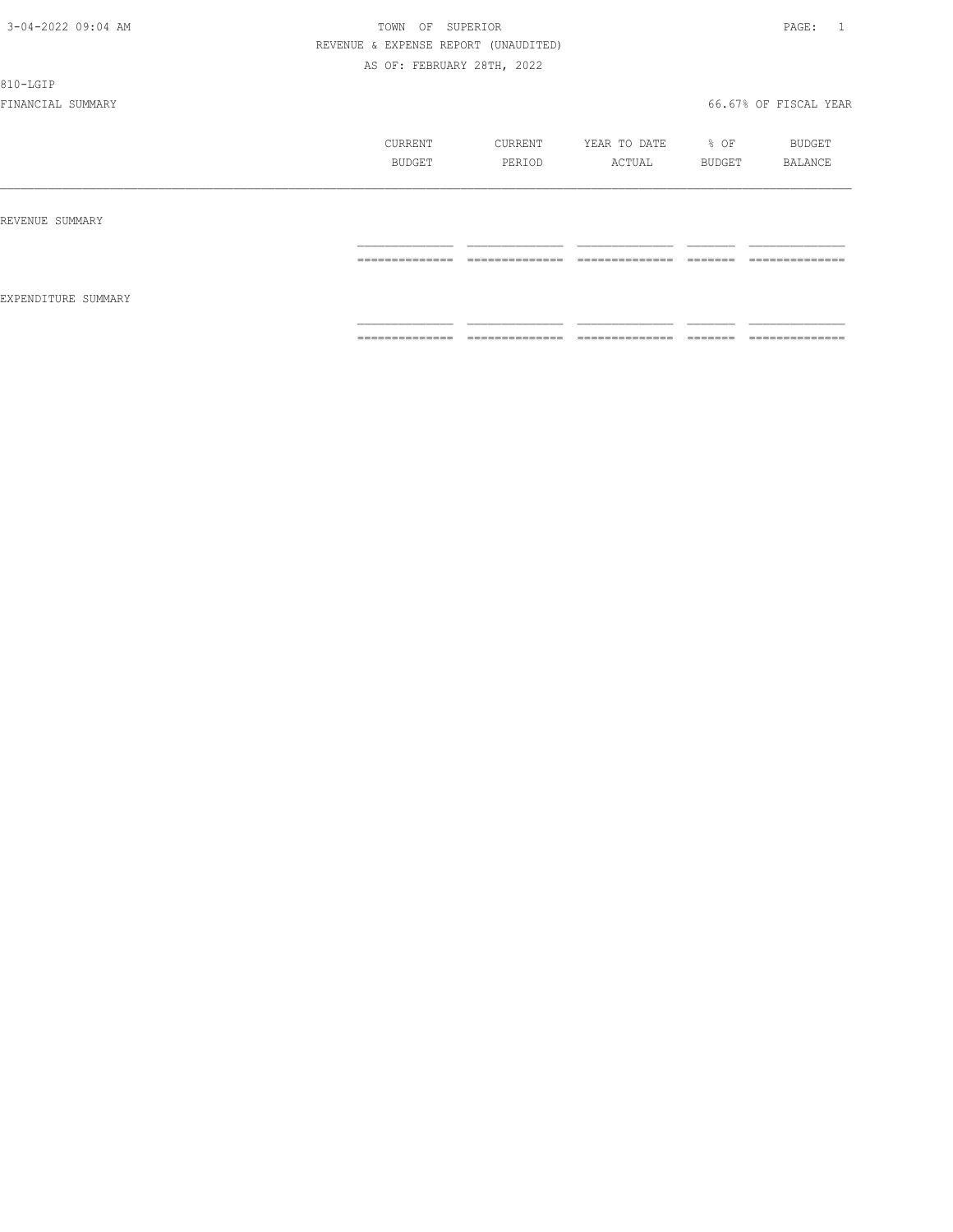#### 820-EXPLORERS

|                     | CURRENT<br>BUDGET    | CURRENT<br>PERIOD                | YEAR TO DATE<br>ACTUAL             | % OF<br>BUDGET       | BUDGET<br>BALANCE                 |
|---------------------|----------------------|----------------------------------|------------------------------------|----------------------|-----------------------------------|
| REVENUE SUMMARY     | ==============       | ______________                   | ______________                     | --------             | ==============                    |
| EXPENDITURE SUMMARY |                      | -------------                    | -------------                      | ------               |                                   |
|                     | ---------------<br>. | --------------<br>______________ | ---------------<br>_______________ | --------<br>________ | --------------<br>_______________ |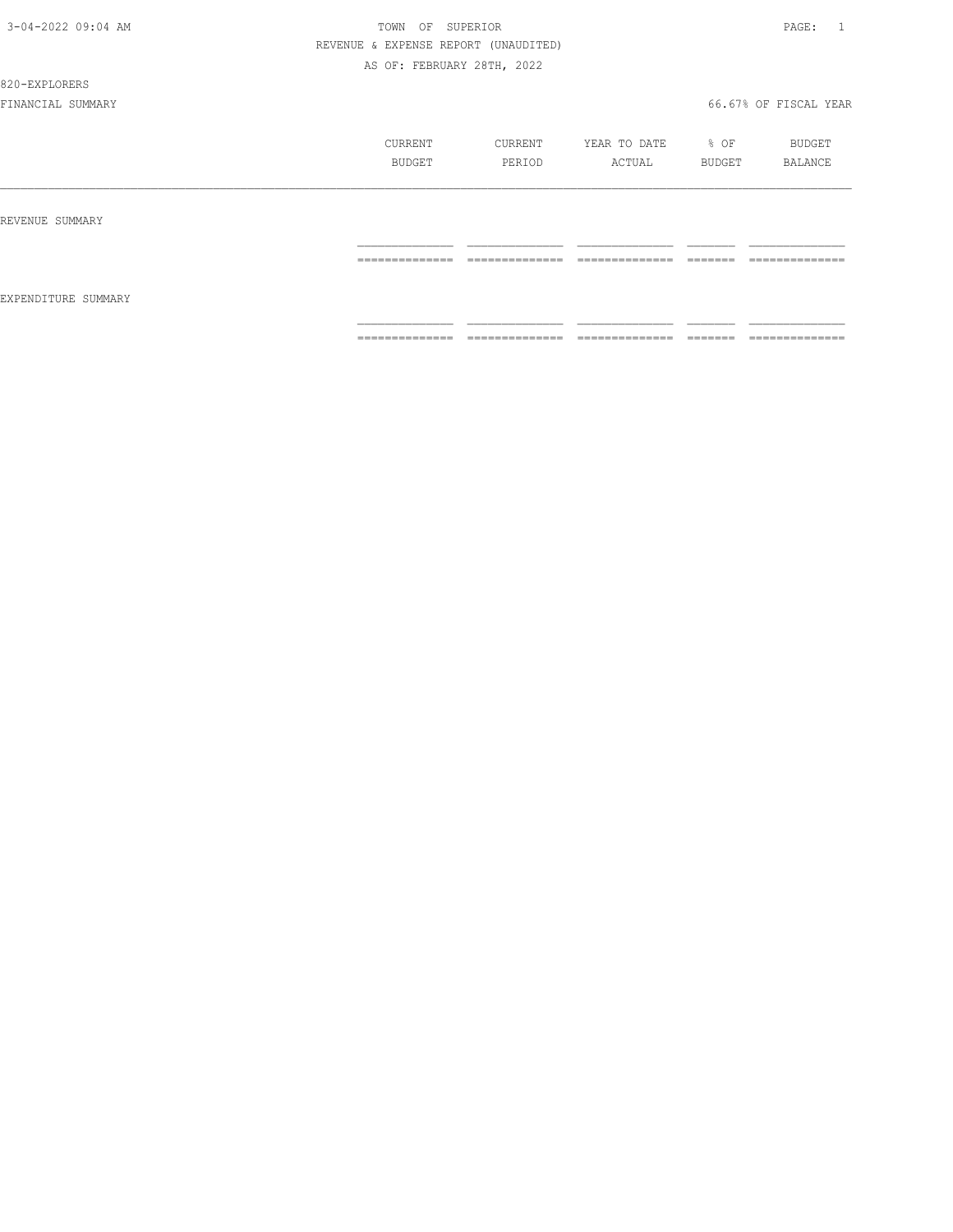|                                    | CURRENT<br><b>BUDGET</b> | CURRENT<br>PERIOD | YEAR TO DATE<br>ACTUAL | % OF<br><b>BUDGET</b> | <b>BUDGET</b><br>BALANCE |
|------------------------------------|--------------------------|-------------------|------------------------|-----------------------|--------------------------|
| REVENUE SUMMARY                    |                          |                   |                        |                       |                          |
| NON-DEPARTMENTAL                   | 0.00                     | 0.00              |                        | 7,075.00 0.00 (       | 7,075.00)                |
| <b>TOTAL REVENUES</b>              | 0.00                     | 0.00              | 7,075.00               | $0.00$ (              | 7,075.00)                |
| EXPENDITURE SUMMARY                |                          |                   |                        |                       |                          |
| NON-DEPARTMENTAL                   | 0.00                     | 0.00              |                        |                       | 2,570.98 0.00 (2,570.98) |
| TOTAL EXPENDITURES                 | 0.00                     | 0.00              | 2,570.98               |                       | $0.00$ ( 2,570.98)       |
| REVENUES OVER/(UNDER) EXPENDITURES | 0.00                     | 0.00              | 4,504.02               | $\overline{a}$        | 4,504.02)                |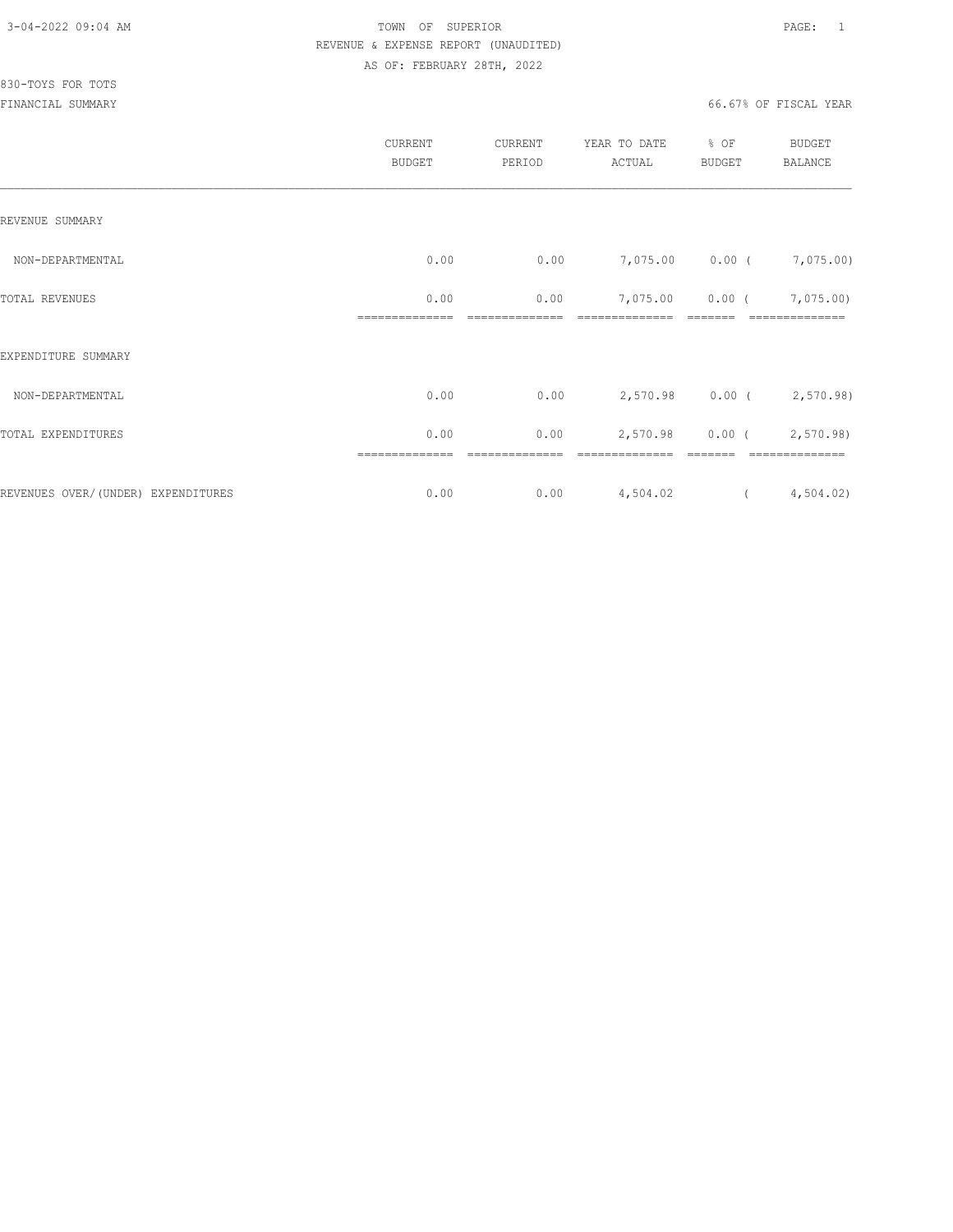840-GENERAL FIXED ASSETS

|                     | CURRENT<br>BUDGET                                                                                                                                                                                                                                                                                                                                                                                                                                                                      | CURRENT<br>PERIOD                                                                                                                                                                                                                                                                                                                                                                                                                                                                      | YEAR TO DATE<br>ACTUAL                                                                                                                                                                                                                                                                                                                                                                                                                                                                 | % OF<br>BUDGET                                                                                                                                                                                                                                                                                                                                                                                                                                                                                                                                                 | BUDGET<br>BALANCE |
|---------------------|----------------------------------------------------------------------------------------------------------------------------------------------------------------------------------------------------------------------------------------------------------------------------------------------------------------------------------------------------------------------------------------------------------------------------------------------------------------------------------------|----------------------------------------------------------------------------------------------------------------------------------------------------------------------------------------------------------------------------------------------------------------------------------------------------------------------------------------------------------------------------------------------------------------------------------------------------------------------------------------|----------------------------------------------------------------------------------------------------------------------------------------------------------------------------------------------------------------------------------------------------------------------------------------------------------------------------------------------------------------------------------------------------------------------------------------------------------------------------------------|----------------------------------------------------------------------------------------------------------------------------------------------------------------------------------------------------------------------------------------------------------------------------------------------------------------------------------------------------------------------------------------------------------------------------------------------------------------------------------------------------------------------------------------------------------------|-------------------|
| REVENUE SUMMARY     |                                                                                                                                                                                                                                                                                                                                                                                                                                                                                        |                                                                                                                                                                                                                                                                                                                                                                                                                                                                                        |                                                                                                                                                                                                                                                                                                                                                                                                                                                                                        |                                                                                                                                                                                                                                                                                                                                                                                                                                                                                                                                                                |                   |
|                     | ==============                                                                                                                                                                                                                                                                                                                                                                                                                                                                         | ==============                                                                                                                                                                                                                                                                                                                                                                                                                                                                         | ==============                                                                                                                                                                                                                                                                                                                                                                                                                                                                         |                                                                                                                                                                                                                                                                                                                                                                                                                                                                                                                                                                | --------------    |
| EXPENDITURE SUMMARY |                                                                                                                                                                                                                                                                                                                                                                                                                                                                                        |                                                                                                                                                                                                                                                                                                                                                                                                                                                                                        |                                                                                                                                                                                                                                                                                                                                                                                                                                                                                        |                                                                                                                                                                                                                                                                                                                                                                                                                                                                                                                                                                |                   |
|                     | $\begin{array}{cccccccccc} \multicolumn{2}{c}{} & \multicolumn{2}{c}{} & \multicolumn{2}{c}{} & \multicolumn{2}{c}{} & \multicolumn{2}{c}{} & \multicolumn{2}{c}{} & \multicolumn{2}{c}{} & \multicolumn{2}{c}{} & \multicolumn{2}{c}{} & \multicolumn{2}{c}{} & \multicolumn{2}{c}{} & \multicolumn{2}{c}{} & \multicolumn{2}{c}{} & \multicolumn{2}{c}{} & \multicolumn{2}{c}{} & \multicolumn{2}{c}{} & \multicolumn{2}{c}{} & \multicolumn{2}{c}{} & \multicolumn{2}{c}{} & \mult$ | $\begin{array}{cccccccccc} \multicolumn{2}{c}{} & \multicolumn{2}{c}{} & \multicolumn{2}{c}{} & \multicolumn{2}{c}{} & \multicolumn{2}{c}{} & \multicolumn{2}{c}{} & \multicolumn{2}{c}{} & \multicolumn{2}{c}{} & \multicolumn{2}{c}{} & \multicolumn{2}{c}{} & \multicolumn{2}{c}{} & \multicolumn{2}{c}{} & \multicolumn{2}{c}{} & \multicolumn{2}{c}{} & \multicolumn{2}{c}{} & \multicolumn{2}{c}{} & \multicolumn{2}{c}{} & \multicolumn{2}{c}{} & \multicolumn{2}{c}{} & \mult$ | $\begin{array}{cccccccccc} \multicolumn{2}{c}{} & \multicolumn{2}{c}{} & \multicolumn{2}{c}{} & \multicolumn{2}{c}{} & \multicolumn{2}{c}{} & \multicolumn{2}{c}{} & \multicolumn{2}{c}{} & \multicolumn{2}{c}{} & \multicolumn{2}{c}{} & \multicolumn{2}{c}{} & \multicolumn{2}{c}{} & \multicolumn{2}{c}{} & \multicolumn{2}{c}{} & \multicolumn{2}{c}{} & \multicolumn{2}{c}{} & \multicolumn{2}{c}{} & \multicolumn{2}{c}{} & \multicolumn{2}{c}{} & \multicolumn{2}{c}{} & \mult$ | $\begin{array}{c} \begin{array}{c} \begin{array}{c} \begin{array}{c} \begin{array}{c} \end{array}\\ \end{array}\\ \end{array} \end{array} \end{array} \end{array} \end{array} \end{array} \end{array} \begin{array}{c} \begin{array}{c} \begin{array}{c} \begin{array}{c} \end{array}\\ \end{array} \end{array} \end{array} \end{array} \begin{array}{c} \begin{array}{c} \begin{array}{c} \end{array}\\ \end{array} \end{array} \end{array} \end{array} \begin{array}{c} \begin{array}{c} \begin{array}{c} \end{array}\\ \end{array} \end{array} \end{array}$ | ==============    |